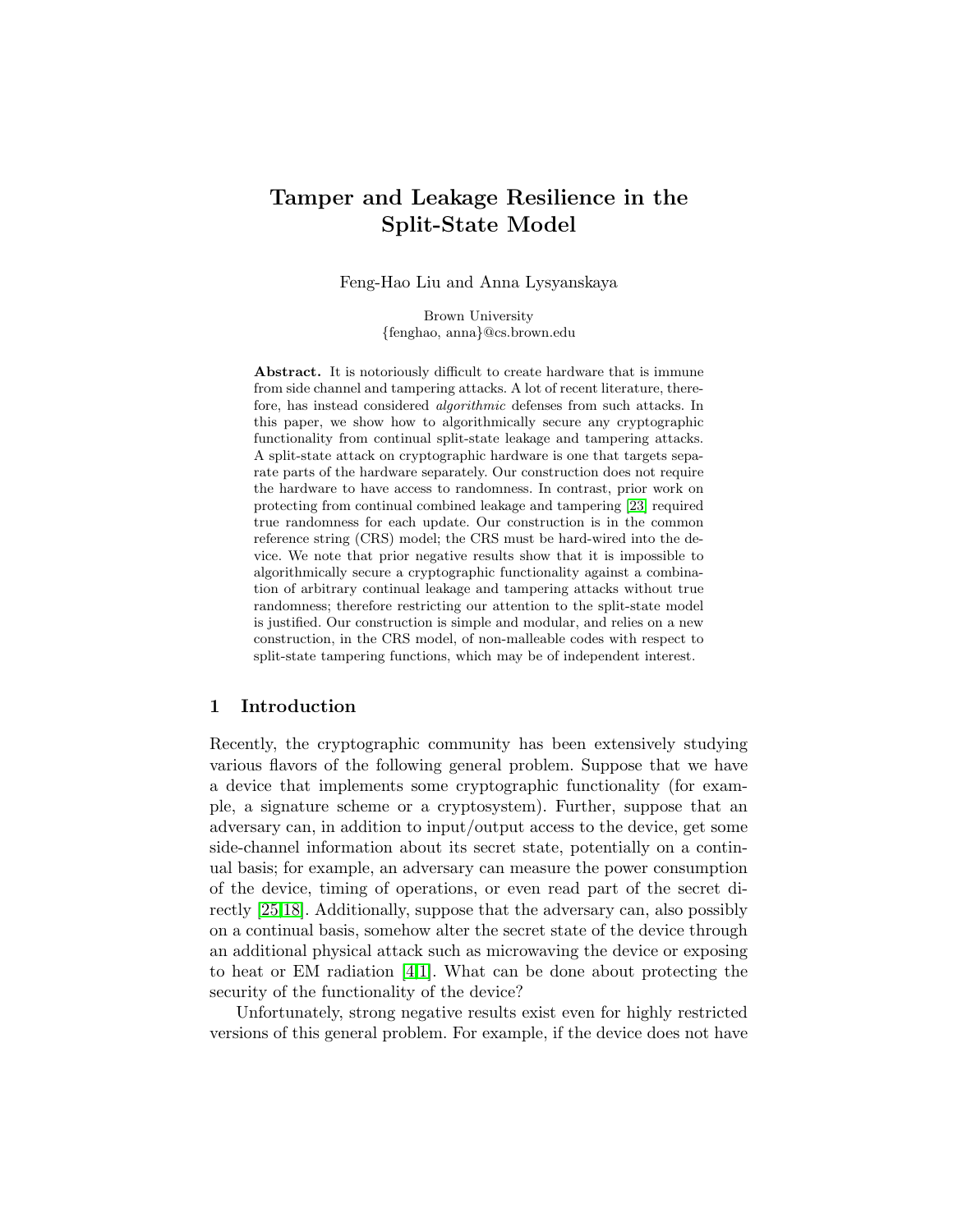access to randomness, but is subject to arbitrary continual leakage, and so, in each round i, can leak to the adversary just one bit  $b_i(s_i)$  for a predicate  $b_i$  of the adversary's choice, eventually it will leak its entire secret state. Moreover, even in a very restricted leakage model where the adversary can continually learn a physical bit of the secret state  $s_i$ , if the adversary is also allowed to tamper with the device and the device does not have access to randomness, Liu and Lysyanskaya [\[28\]](#page-17-3) showed that the adversary will eventually learn the entire secret state. Further, even with tampering alone, Gennaro et al. [\[16\]](#page-17-4) show that security from arbitrary tampering cannot be achieved unless the device can overwrite its memory; further, they show that security can only be achieved in the common reference string model.

For the leakage-only case, positive results are known for continual attacks assuming an on-device source or randomness [\[5](#page-16-2)[,8,](#page-16-3)[27,](#page-17-5)[26\]](#page-17-6). The onetime leakage case has also been studied [\[2,](#page-16-4)[30,](#page-17-7)[3,](#page-16-5)[24\]](#page-17-8). For the tampering-only case, positive results are known as well for different setup and tampering models [\[16](#page-17-4)[,13](#page-17-9)[,6\]](#page-16-6).

Finally, there are positive results for signature and encryption devices when both continual tampering and leakage are possible, and the device has access to a protected source of true randomness [\[23\]](#page-17-0). One may be tempted to infer from this positive result that it can be "derandomized" by replacing true randomness with the continuous output of a pseudorandom generator, but this approach is ruled out by Liu and Lysyanskaya [\[28\]](#page-17-3). Yet, how does a device, while under a physical attack, access true randomness? True randomness is a scarce resource even when a device is not under attack; for example, the GPG implementations of public-key cryptography ask the user to supply random keystrokes whenever true randomness is needed, which leads to non-random bits should a device fall into the adversary's hands.

In this paper, we investigate general techniques for protecting cryptographic devices from continual leakage and tampering attacks without requiring access to true randomness after initialization. Since, as we explained above, this is impossible for general classes of leakage and tampering functions, we can only solve this problem for restricted classes of leakage and tampering functions. Which restrictions are reasonable? Suppose that a device is designed such that its memory  $M$  is split into two compartments,  $M_1$  and  $M_2$ , that are physically separated. For example, a laptop may have more than one hard drive. Then it is reasonable to imagine that the adversary's side channel that leaks information about  $M_1$  does not have access to  $M_2$ , and vice versa. Similarly, the adversary's tampering function tampers with  $M_1$  without access to  $M_2$ , and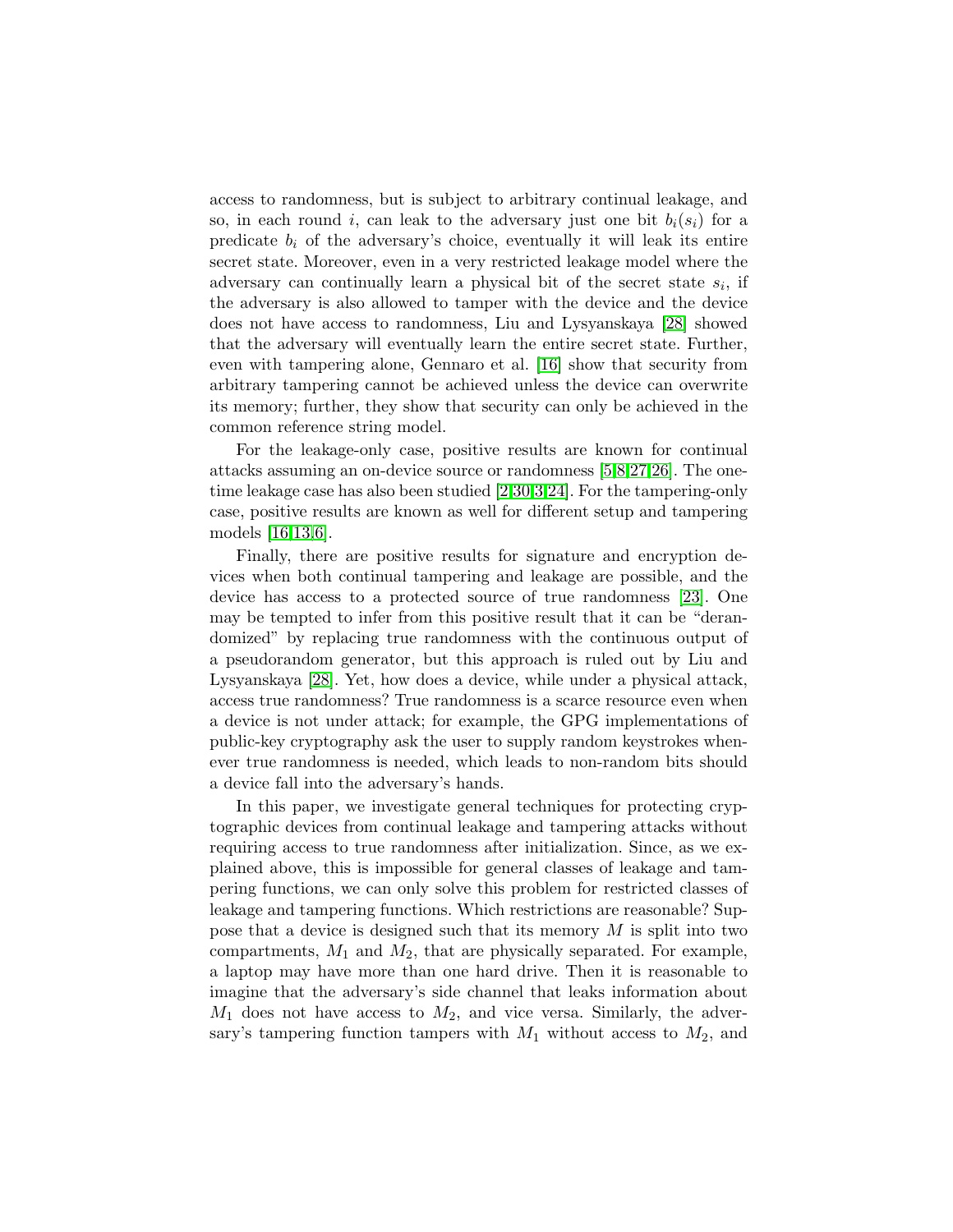vice versa. This is known as the split-state model, and it has been considered before in the context of leakage-only [\[12,](#page-16-7)[9\]](#page-16-8) and tampering-only [\[13\]](#page-17-9) attacks.

Our main result. Let  $G(\cdot, \cdot)$  be any deterministic cryptographic functionality that, on input some secret state  $s$  and user-provided input  $x$ , outputs to the user the value  $y$ , and possibly updates its secret state to a new value s'; formally,  $(y, s') = G(s, x)$ . For example, G can be a stateful pseudorandom generator that, on input an integer  $m$  and a seed  $s$ , generates  $m + |s|$  pseudorandom bits, and lets y be the first m of these bits, and updates its state to be the next  $|s|$  bits. A signature scheme and a decryption functionality can also be modeled this way. A participant in an interactive protocol, such as a zero-knowledge proof, or an MPC protocol, can also be modeled as a stateful cryptographic functionality; the initial state s would represent its input and random tape; while the supplied input x would represent a message received by this participant. A construction that secures such a general stateful functionality G against tampering and leakage is therefore the most general possible result. This is what we achieve: our construction works for any efficient deterministic cryptographic functionality  $G$  and secures it against tampering and leakage attacks in the split-state model, without access to any randomness after initialization, but with access to a trusted common reference string (CRS). Any randomized functionality G can be securely derandomized using a pseudorandom generator whose seed is chosen in the initialization phase; our construction also applies to such a derandomized version of G. Quantitatively, our construction tolerates continual leakage of as many as  $(1 - o(1))n$  bits of the secret memory, where n is the size of the secret memory.

Our construction assumes the existence of a one-time leakage resilient public-key cryptosystem that allows leakage of any poly-time computable  $g(\mathsf{sk})$  of length c|sk| for some constant c, for example one due to Naor and Segev [\[30\]](#page-17-7). Further, we need robust non-interactive zero-knowledge proof systems [\[7\]](#page-16-9) for an appropriate NP language. See the full version of this paper for further detailed discussions.

Prior work. Here we give a table summarizing the state of the art in tolerating continual leakage and tampering attacks; specific attacks we consider are split-state attacks (abbreviated as "SS"), attacks on physical bits (abbreviated as "bits"), attacks on small blocks (abbreviated as "blocks"), and attacks by any polynomial-sized circuits (abbreviated as "any").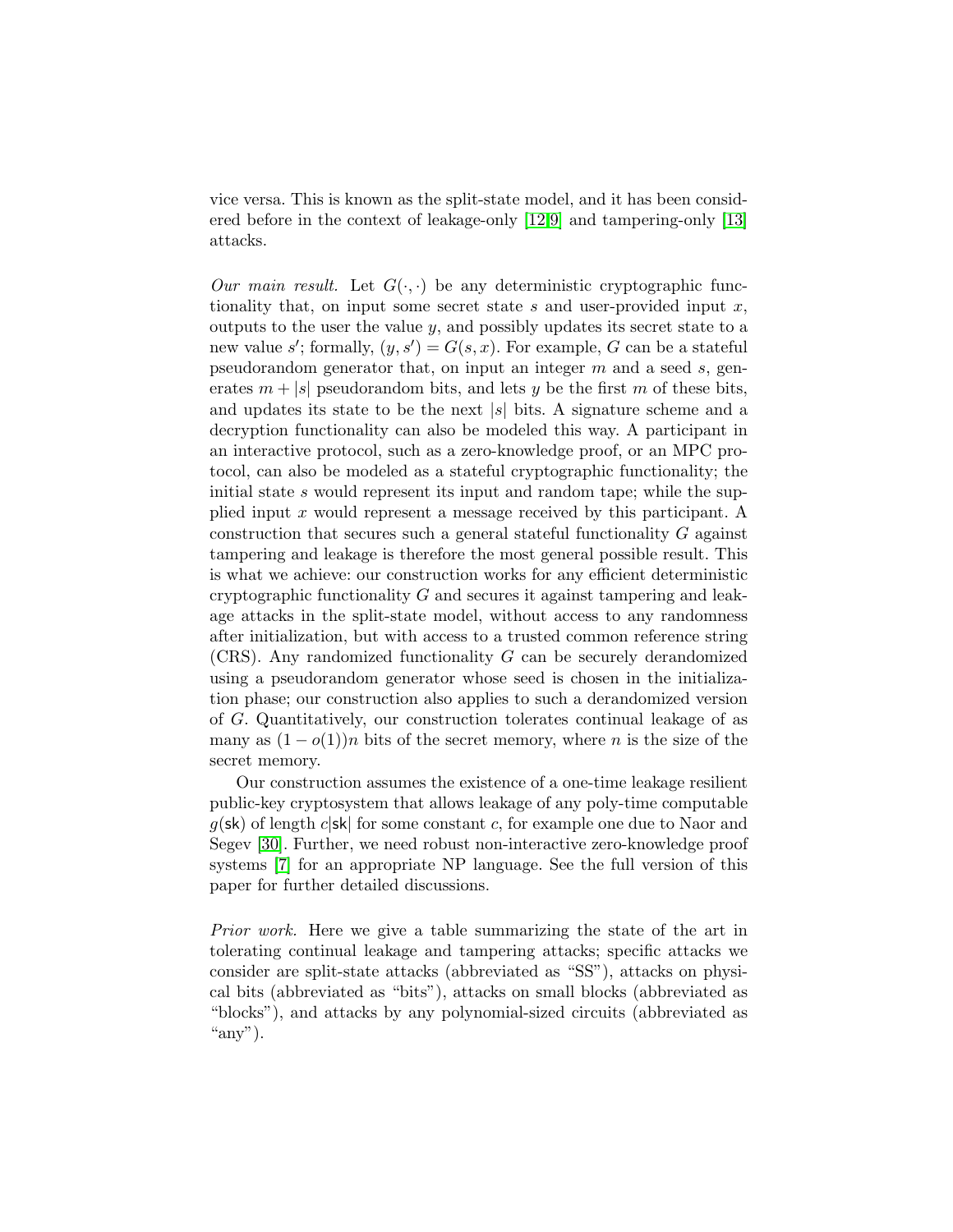| Type of     | Type of                 | Local          | Known results about                                       |
|-------------|-------------------------|----------------|-----------------------------------------------------------|
|             | leakage tampering coins |                | continual attacks                                         |
| None        | Any                     | No.            | Signature and decryption in the CRS model [16]            |
| Any         | None                    | No.            | Trivially impossible                                      |
| <b>Bits</b> | Any                     | N <sub>o</sub> | Impossible [28]                                           |
| Any         | None                    | Yes            | Signature and encryption in the plain model $[5,8,27,26]$ |
| None        | <b>Bits</b>             | Yes            | All functionalities in the plain model $[13]$             |
| None        | SS                      | <b>Yes</b>     | All functionalities in the RO model [13]                  |
| None        | <b>Blocks</b>           | <b>Yes</b>     | All functionalities in the plain model [6]                |
| Any         | Any                     | Yes            | Signature and encryption in the CRS model [23]            |
| <b>SS</b>   | SS                      | N <sub>0</sub> | All functionalities in the CRS model [This work]          |

We remark that all the results referenced above apply to attacks on the memory of the device, rather than its computation (with one exception). The exception [\[26\]](#page-17-6) is the work that constructed the first encryption and signature schemes that can leak more than logarithmic number of bits during their update procedure (but cannot be tampered with). Thus, all these works assume computation to be somewhat secure. In this work, for simplicity, we also assume that computation is secure, and remark that there is a line of work on protecting computation from leakage or tampering [\[21,](#page-17-10)[29](#page-17-11)[,20](#page-17-12)[,12](#page-16-7)[,31](#page-17-13)[,10](#page-16-10)[,15](#page-17-14)[,17,](#page-17-15)[22,](#page-17-16)[14\]](#page-17-17). This is orthogonal to the study of protecting memory leakage and tampering. In particular, we can combine our work with that of Goldwasser and Rothblum [\[17\]](#page-17-15), or Juma and Vahlis [\[22\]](#page-17-16) to obtain a construction where computation is protected as well; however, this comes at a cost of needing fresh local randomness. All known cryptographic constructions that allow an adversary to issue leakage queries while the computation is going on rely on fresh local randomness.

A decryption device produced by our compiler will have stronger leakage resilience properties than most previous work [\[5,](#page-16-2)[27,](#page-17-5)[26,](#page-17-6)[23\]](#page-17-0) on leakage resilient encryption: it will tolerate after-the-fact leakage defined by Halevi and Lin [\[19\]](#page-17-18); since this will be guaranteed on a continual basis, our results solve a problem left explicitly open by Halevi and Lin.

Our building block: non-malleable codes We use non-malleable codes, defined by Dziembowski et al. [\[13\]](#page-17-9), as our building block.

Let  $\mathcal{E}nc$  be an encoding procedure and  $\mathcal{D}ec$  be the corresponding decoding procedure. Consider the following tampering experiment [\[13\]](#page-17-9): (1) A string s is encoded yielding a codeword  $c = \mathcal{E}nc(s)$ . (2) The codeword c is mauled by some function f to some  $c^* = f(c)$ . (3) The resulting codeword is decoded, resulting in  $s^* = \mathcal{D}ec(c^*)$ . (*Enc*,  $\mathcal{D}ec$ ) constitutes a non-malleable code if tampering with  $c$  can produce only two possible outcomes: (1)  $f$  leaves  $c$  unchanged; (2) the decoded string  $s^*$  is unrelated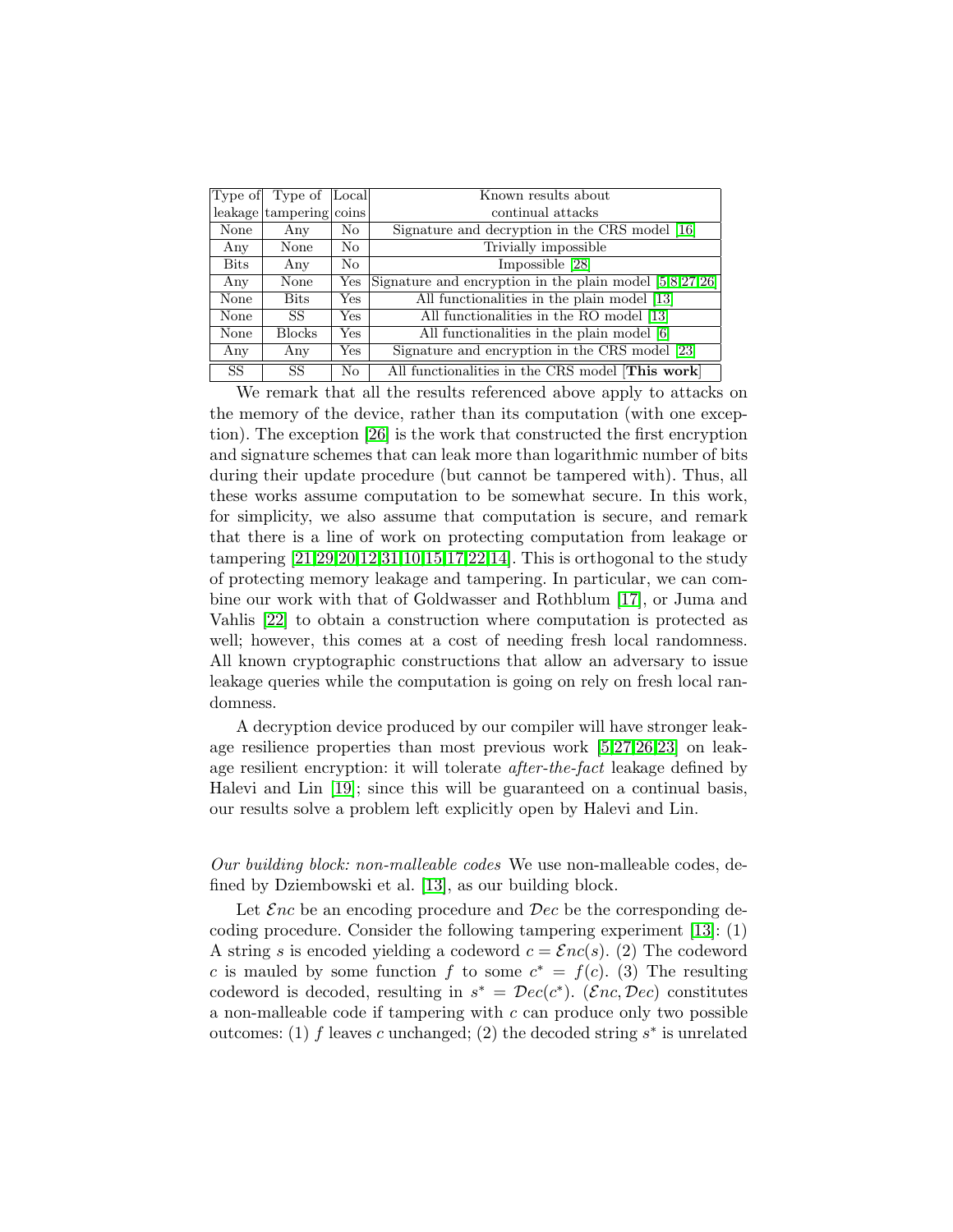to the original string s. Intuitively, this means that one cannot learn anything about the original string s by tampering with the codeword c.

It is clear [\[13\]](#page-17-9) that, without any restrictions on  $f$ , this notion of security is unattainable. For example,  $f$  could, on input  $c$ , decode it to s, and then compute  $s^* = s + 1$  and then output  $\mathcal{E}nc(s^*)$ . Such an f demonstrates that no  $(\mathcal{E}nc, \mathcal{D}ec)$  can satisfy this definition. However, for restricted classes of functions, this definition can be instantiated.

Dziembowski et al. constructed non-malleable codes with respect to bit-wise tampering functions in the plain model, and with respect to splitstate tampering functions in the random oracle model. They also show a compiler that uses non-malleable codes to secure any functionality against tampering attacks. In this paper, we improve their result in four ways: first, we construct a non-malleable code with respect to split-state tampering, in the CRS model (which is a significant improvement over the RO model). Second, our code has an additional property: it is leakage resilient. Third, we prove that plugging in a leakage-resilient non-malleable code in the Dziembowski et al. compiler secures any functionality against both tampering and leakage attacks. Fourth, we derandomize the compiled construction such that it no longer requires a trusted source of randomness for updates.

Our continual tampering and leakage model. We consider the same tampering and leakage attacks as those of Liu and Lysyanskaya[\[28\]](#page-17-3) and Kalai et al. [\[23\]](#page-17-0), which generalized the model of tampering-only [\[16,](#page-17-4)[13\]](#page-17-9) and leakage-only [\[5,](#page-16-2)[8,](#page-16-3)[27](#page-17-5)[,26\]](#page-17-6) attacks. (However, in this attack model we achieve stronger security, as discussed above.)

Let M be the memory of the device under attack. We view time as divided into discrete time periods, or rounds. In each round, the adversary A makes a leakage query g or a tampering query  $f$ ; as a result, A obtains  $g(M)$  or modifies the memory:  $M := f(M)$ . In this work, we consider both  $g, f$  to be split-state functions. We consider a simulation-based definition of security against such attacks.

Our approach. Let  $G(s, x)$  be the functionality we want to secure, where s is some secret state and  $x$  is the user input. Our compiler takes the leakage-resilient non-malleable code and G as input, outputs  $G'(\mathcal{E}nc(s),x)$ , where G' gets an encoded version of the state s, emulates  $G(s, x)$  and reencodes the new state at the end of each round. Then we will argue that even if the adversary can get partial information or tamper with the encoded state in every round, the compiled construction is still secure.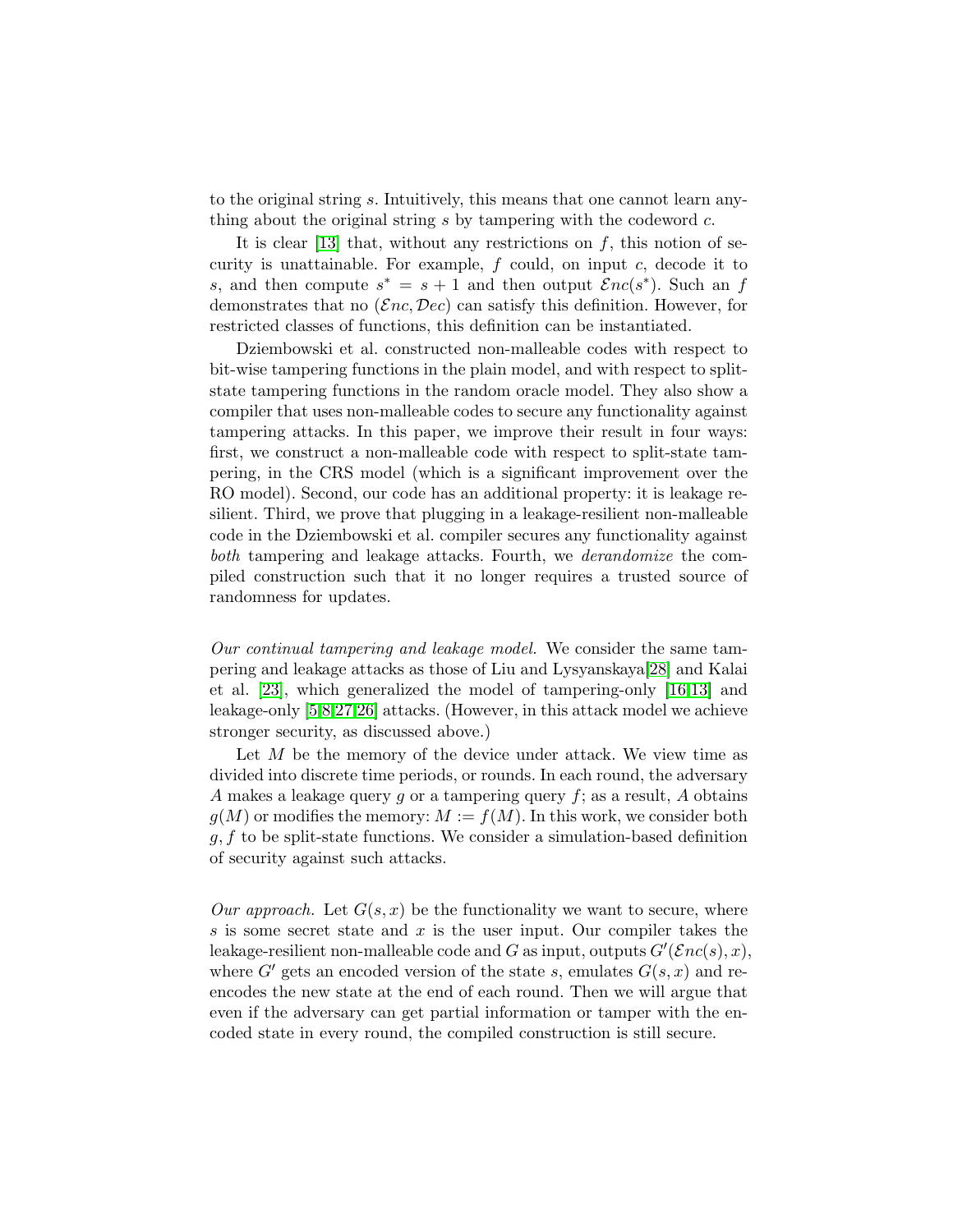## 2 Our Model

**Definition 1.** Define the following three function classes  $\mathcal{G}_t$ ,  $\mathcal{F}^{\text{half}}, \mathcal{G}^{\text{half}}_{t_1,t_2}$ .

- Let  $t \in \mathbb{N}$ . By  $\mathcal{G}_t$  we denote the set of poly-sized circuits with output length t.
- $-$  Let  ${\mathcal F}^{\textsf{half}}$  denote the set of functions of the following form:  $f:\{0,1\}^{2m} \to$  $\{0,1\}^{2m} \in \mathcal{F}^{\text{half}}$  if there exist two poly-sized circuits  $f_1, f_2: \{0,1\}^m \to$  ${0,1}^m$ , such that for all  $x, y \in {0,1}^m$ ,  $f(x,y) = f_1(x) \circ f_2(y)$ .
- $−$  Let  $t_1, t_2 \in \mathbb{N}$ , and  $\mathcal{G}^{\text{half}}_{t_1,t_2}$  be the set of all poly-sized leakage functions that leak independently on each half of their inputs,  $t_1$  bits on the first half and  $t_2$  bits on the second half.

We further denote  $\mathcal{G}^{\text{half}}_{t_1,\text{all}}$  as the case where  $g_1(x)$  leaks  $t_1$  bits, and  $q_2(y)$  can leak all its input y.

Next, let us define an adversary's access to a functionality under tampering and leakage attacks. In addition to queries to the functionality itself (called Execute queries) an attacker has two more operations: he can cause the memory of the device to get tampered according to some function  $f$ , or he can learn some function  $g$  of the memory. Formally:

Definition 2 (Interactive Functionality Subject to Tampering and Leakage Attacks). Let  $\langle G, s \rangle$  be an interactive stateful system consisting of a public (perhaps randomized) functionality  $G: \{0,1\}^u \times$  $\{0,1\}^k \rightarrow \{0,1\}^v \times \{0,1\}^k$  and a secret initial state  $s \in \{0,1\}^k$ . We consider the following ways of interacting with the system:

- $-$  Execute(x): For  $x \in \{0,1\}^u$ , the system will compute  $(y, s_{\text{new}}) \leftarrow$  $G(s, x)$ , privately update state to  $s_{\text{new}}$ , and output y.
- Tamper(f): the state s is replaced by  $f(s)$ .
- Leak(q): the adversary can obtain the information  $q(s)$ .

Next, we define a compiler that compiles a functionality  $\langle G, s \rangle$  into a hardware implementation  $\langle G', s' \rangle$  that can withstand leakage and tampering attacks. A compiler will consist of two algorithms, one for compiling the circuit for  $G$  into another circuit,  $G'$ ; the other algorithm is for compiling the memory,  $s$ , into  $s'$ . This compiler will be *correct*, that is to say, the resulting circuit and memory will provide input/output functionality identical to the original circuit; it will also be tamper- and leakage-resilient in the following strong sense: there exists a simulator that, with oracle access to the original  $\langle G, s \rangle$ , will simulate the behavior of  $\langle G', s' \rangle$  under tampering and leakage attacks. The following definitions formalize this: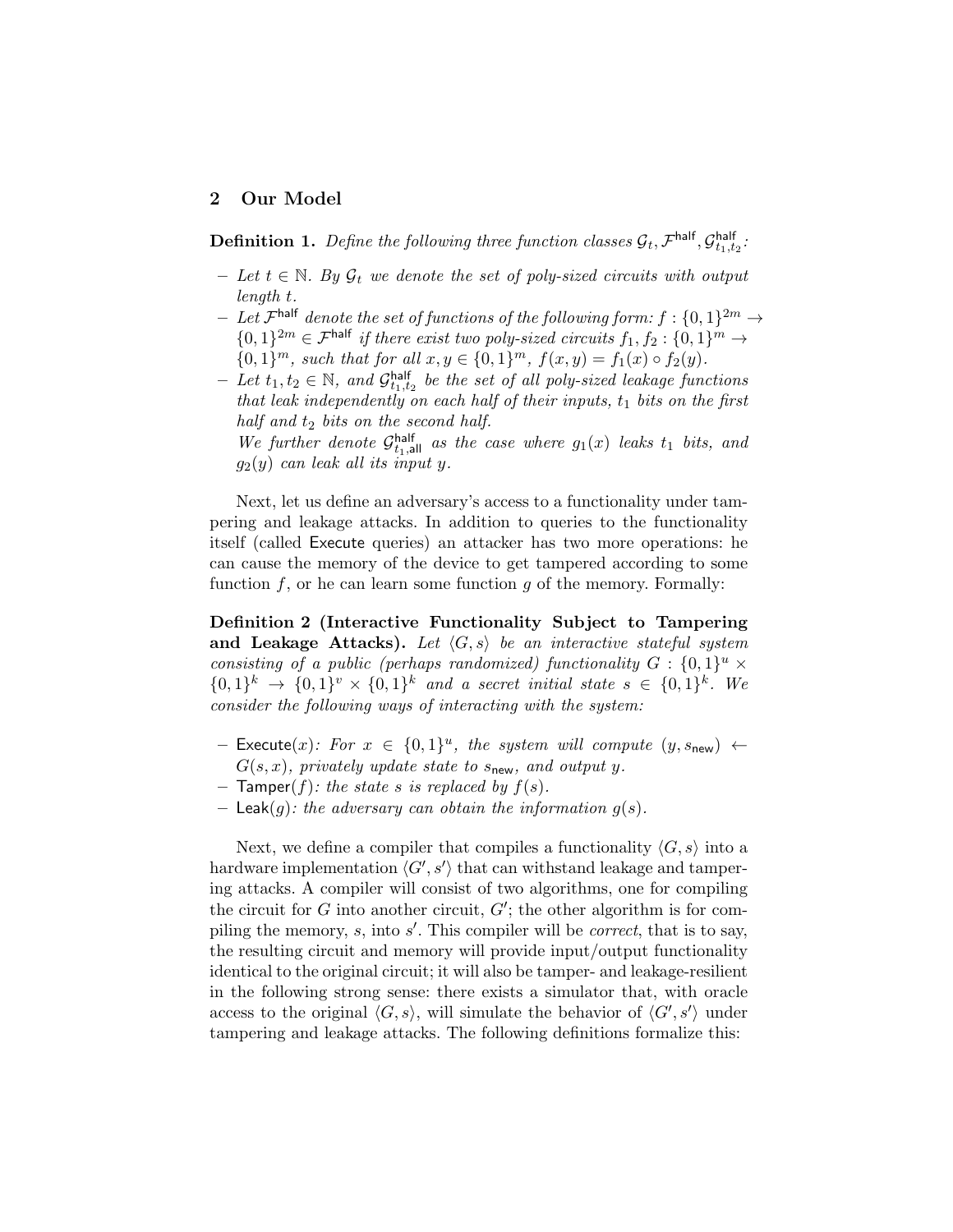Definition 3. Let CRS be an algorithm that generates a common reference string, on input the security parameter  $1^k$ . The algorithms (CircuitCompile, MemCompile) constitute a correct and efficiency-preserving compiler in the CRS(1<sup>k</sup>) model if for all  $\Sigma \in \text{CRS}(1^k)$ , for any Execute query x,  $\langle G', s' \rangle$ 's answer is distributed identically to  $\langle G, s \rangle$ 's answer, where  $G' =$ CircuitCompile( $\Sigma$ , G) and  $s' \in \mathsf{MemComplete}(\Sigma, s)$ ; moreover, CircuitCompile and MemCompile run in polynomial time and output  $G'$  and  $s'$  of size polynomial in the original circuit G and secret s.

Note that this definition of the compiler ensures that the compiled functionality  $G'$  inherits all the security properties of the original functionality G. Also the compiler defined here works separately on the functionality G and on the secret s, which means that it can be combined with another compiler that strengthens  $G'$  is some other way (for example, it can be combined with the compiler of Goldwasser and Rothblum [\[17\]](#page-17-15)). This definition allows for both randomized and deterministic  $G'$ ; as we discussed in the introduction, in general a deterministic circuit is more desirable.

Remark 1. Recall that  $G$ , and therefore  $G'$ , are modeled as stateful functionalities. By convention, running  $\mathsf{Execute}(\varepsilon)$  will cause them to update their states.

As defined above, in the face of the adversary's Execute queries, the compiled  $G'$  behaves identically to the original  $G$ . Next, we want to formalize the important property that whatever the adversary can learn from the compiled functionality  $G'$  using Execute, Tamper and Leak queries, can be learned just from the Execute queries of the original functionality G.

We want the real experiment where the adversary interacts with the compiled functionality  $\langle G', s' \rangle$  and issues Execute, Tamper and Leak queries, to be indistinguishable from an experiment in which a simulator  $Sim$  only has black-box access to the original functionality  $G$  with the secret state  $s$ (i.e.  $\langle G, s \rangle$ ). More precisely, in every round, Sim will get some tampering function f or leakage function g from A and then respond to them. In the end, the adversary halts and outputs its view. The simulator then may (potentially) output this view. Whatever view  $\mathcal{S}$ *im* outputs needs to be indistinguishable from the view A obtained in the real experiment. This captures the fact that the adversary's tampering and leakage attacks in the real experiment can be simulated by only accessing the functionality in a black-box way. Thus, these additional physical attacks do not give the adversary any additional power.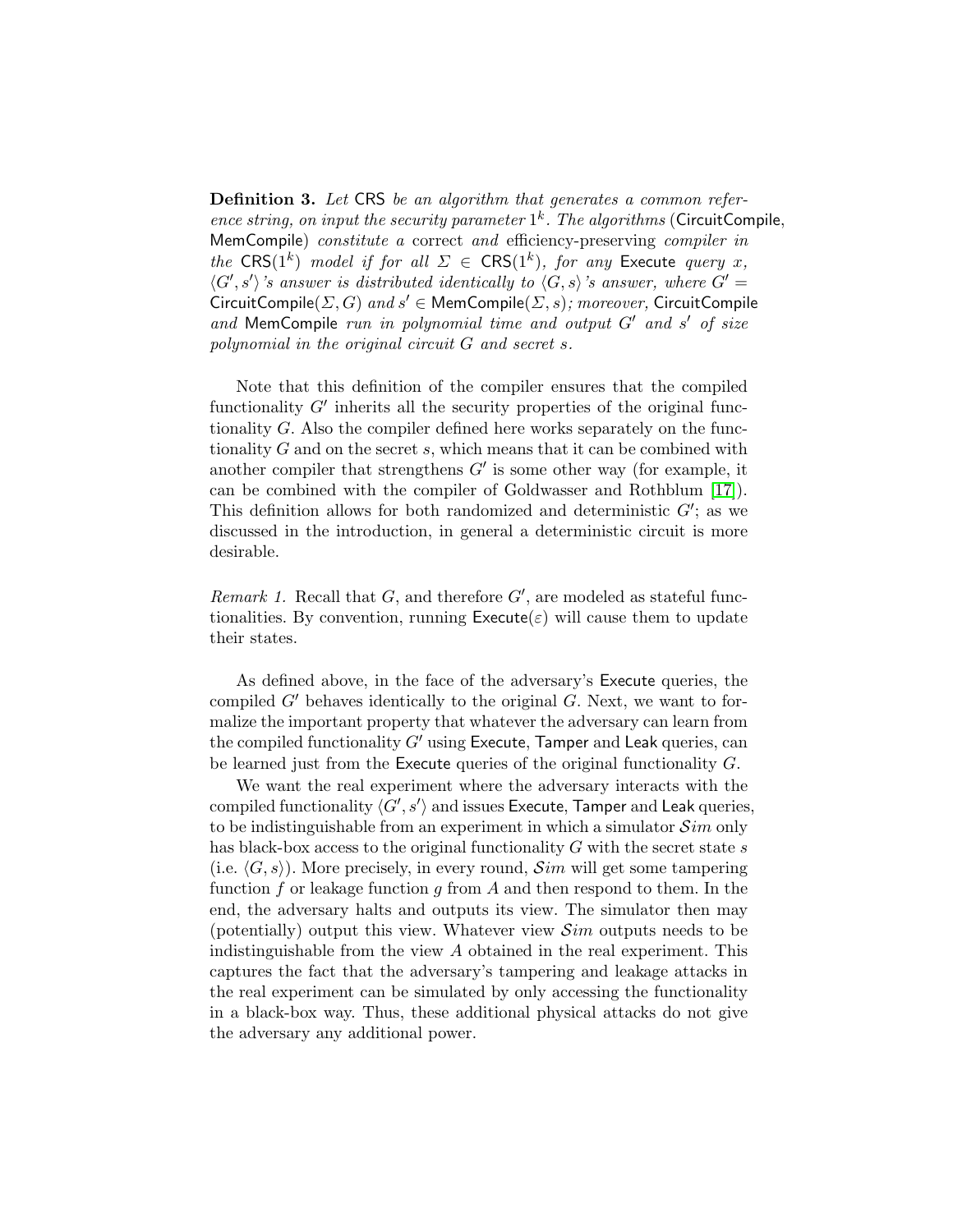Definition 4 (Security Against  $\mathcal F$  Tampering and  $\mathcal G$  Leakage). A compiler (CircuitCompile, MemCompile) yields an F-G resilient hardened functionality in the CRS model if there exists a simulator Sim such that for every efficient functionality  $G \in \text{PPT}$  with k-bit state, and nonuniform PPT adversary A, and any state  $s \in \{0,1\}^k$ , the output of the following real experiment is indistinguishable from that of the following ideal experiment:

Real Experiment Real $(A, s)$ : Let  $\Sigma \leftarrow \mathsf{CRS}(1^k)$  be a common reference string given to all parties. Let  $G' \leftarrow$  CircuitCompile( $\Sigma, G$ ),  $s' \leftarrow$ MemCompile( $\Sigma$ , s). The adversary  $A(\Sigma)$  interacts with the compiled functionality  $\langle G', s' \rangle$  for arbitrarily many rounds where in each round:

- $A$  runs Execute(x) for some  $x \in \{0,1\}^u$ , and receives the output y.
- $A$  runs Tamper(f) for some  $f \in \mathcal{F}$ , and then the encoded state is replaced with  $f(s')$ .
- $A$  runs Leak(g), and receives some  $\ell = g(s')$  for some  $g \in \mathcal{G}$ , where s' is the current state. Then the system updates its memory by running  ${\sf Executive}(\varepsilon)$ , which will update the memory with a re-encoded version of the current state.

Let view<sub>A</sub> =  $(state_A, x_1, y_1, \ell_1, x_2, y_2, \ell_2, \ldots)$  denote the adversary's view where  $x_i$ 's are the execute input queries,  $y_i$ 's are their corresponding outputs,  $\ell_i$ 's are the leakage at each round i. In the end, the experiment *outputs*  $(\Sigma, \text{view}_A)$ .

Ideal Experiment  $\text{Ideal}(Sim, A, s)$ : Sim first sets up a common reference string  $\Sigma$ , and  $Sim^{A(\Sigma),\langle G,s\rangle}$  outputs  $(\Sigma, \text{view}_{Sim}) = (\Sigma, (state_{Sim}, x_1, y_1,$  $\ell_1, x_2, y_2, \ell_2, \dots$ )), where  $(x_i, y_i, \ell_i)$  is the input/output/leakage tuple simulated by Sim with oracle access to  $A, \langle G, s \rangle$ .

Note that we require that, in the real experiment, after each leakage query the device updates its memory. This is necessary, because otherwise the adversary could just keep issuing Leak query on the same memory content and, over time, could learn the memory bit by bit.

Also, note that, following Dziembowski et al. [\[13\]](#page-17-9) we require that each experiment faithfully record all the Execute queries. This is a way to capture the idea that the simulator cannot make more queries than the adversary; as a result, an adversary in the real experiment (where he can tamper with the secret and get side information about it) learns the same amount about the secret as the simulator who makes the same queries (but does NOT get the additional tampering and leakage ability) in the ideal experiment.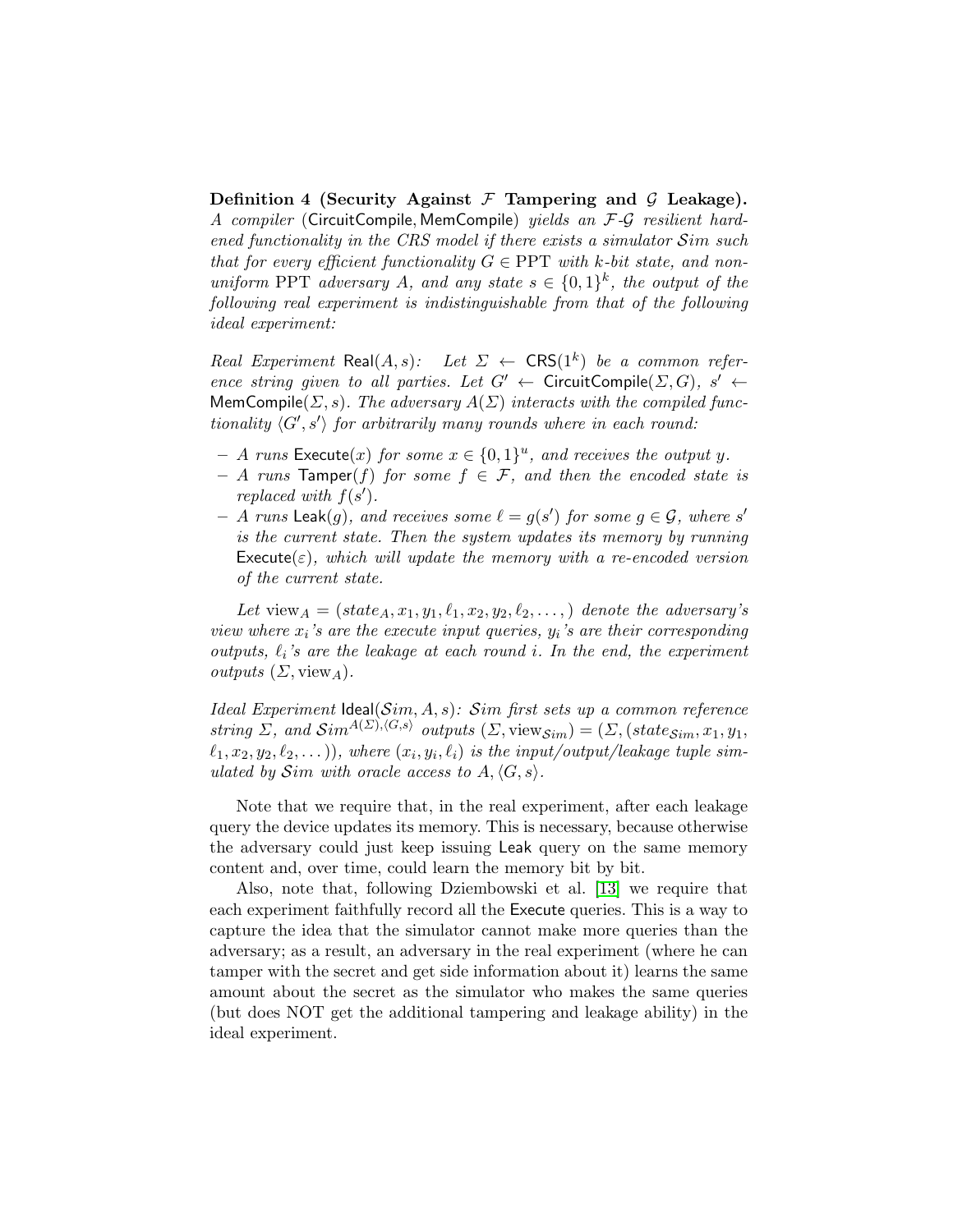#### 3 Leakage Resilient Non-malleable Codes

In this section, we present the definition of leakage resilient non-malleable codes (LR-NM codes), and our construction. We also extend the definition of Dziembowski et al. [\[13\]](#page-17-9) in two directions: we define a coding scheme in the CRS model, and we consider leakage resilience of a scheme. Also, our construction achieves the stronger version of non-malleability, so we present this version. For the normal non-malleability and the comparison, we refer curious readers to the paper [\[13\]](#page-17-9).

Definition 5 (Coding Scheme in the Common Reference String **Model).** Let k be the security parameter, and  $Init(1^k)$  be an efficient randomized algorithm that outputs a common reference string (CRS)  $\Sigma \in$  ${0,1}^{\text{poly}(k)}$ . We say  $\mathcal{C} = (\mathcal{I}nit, \mathcal{E}nc, \mathcal{D}ec)$  is a coding scheme in the CRS model if for every k,  $(\mathcal{E}nc(1^k,\Sigma,\cdot), \mathcal{D}ec(1^k,\Sigma,\cdot))$  is a  $(k,n(k))$  coding scheme for some polynomial  $n(k)$ : i.e. for each  $s \in \{0,1\}^k, \Sigma$ ,  $Pr[Dec(\Sigma, Enc(\Sigma, s)) = s] = 1$ . For simplicity, we will omit the security parameter.

Now we define the two properties of coding schemes: non-malleability and leakage resilience. We extend the definition of the strong non-malleability by Dziembowski et al. [\[13\]](#page-17-9) to the CRS model.

Definition 6 (Strong Non-malleability in the CRS Model). Let F be some family of functions. For each function  $f \in \mathcal{F}$ , and  $s \in \{0,1\}^k$ , define the tampering experiment in the common reference string model. For any CRS  $\Sigma$ , we define

<span id="page-8-0"></span> $\mathsf{Tamper}^{f,\Sigma}_{s} \stackrel{\text{def}}{=} \begin{cases} c \leftarrow \mathcal{E}nc(\Sigma,s), \tilde{c} = f^{\Sigma}(c), \tilde{s} = \mathcal{D}ec(\Sigma,\tilde{c}) \\ Qutrut : \mathsf{same}^* \text{ if } \tilde{c} = c \text{ and } \tilde{s} \text{ otherwise.} \end{cases}$ Output : same<sup>\*</sup> if  $\tilde{c} = c$ , and  $\tilde{s}$  otherwise.  $\big\}$ ,

where the randomness of this experiment comes from the randomness of the encoding and decoding algorithms.

We say the coding scheme  $(\text{Init}, \mathcal{E}nc, \mathcal{D}ec)$  is strong non-malleable if we have  $\{(\varSigma, \mathsf{Tamper}_{{s_0}}^{f, \varSigma})\}_{k\in\mathbb{N}} \approx \{(\varSigma, \mathsf{Tamper}_{{s_1}}^{f, \varSigma})\}_{k\in\mathbb{N}}$  where  $\varSigma \leftarrow \mathcal{I}nit(1^k),$ any  $s_0, s_1 \in \{0,1\}^k$ , and  $f \in \mathcal{F}$ , and  $\approx$  can refer to statistical or computational indistinguishability.

<span id="page-8-1"></span>**Definition 7** (Leakage Resilience). Let  $\mathcal G$  be some family of functions. A coding scheme  $(\text{Init}, \mathcal{E}nc, \mathcal{D}ec)$  is leakage resilient with respect to  $\mathcal G$  if for every function  $g \in \mathcal{G}$ , every two states  $s_0, s_1 \in \{0,1\}^k$ , and every efficient adversary A, we have  $Pr[A(\Sigma, g(\Sigma, \mathcal{E}nc(\Sigma, s_b))] = b] \leq 1/2 +$ ngl(k), where b is a random bit, and  $\Sigma \leftarrow \text{Init}(1^k)$ .

How do we realize this definition? Consider a technique reminiscent of non-malleable encryption [\[11](#page-16-11)[,32\]](#page-17-19): set  $M_1 = \mathsf{sk}, M_2 = (\mathsf{pk}, \hat{s} = \text{Energy}_{\mathsf{pk}}(s), \pi)$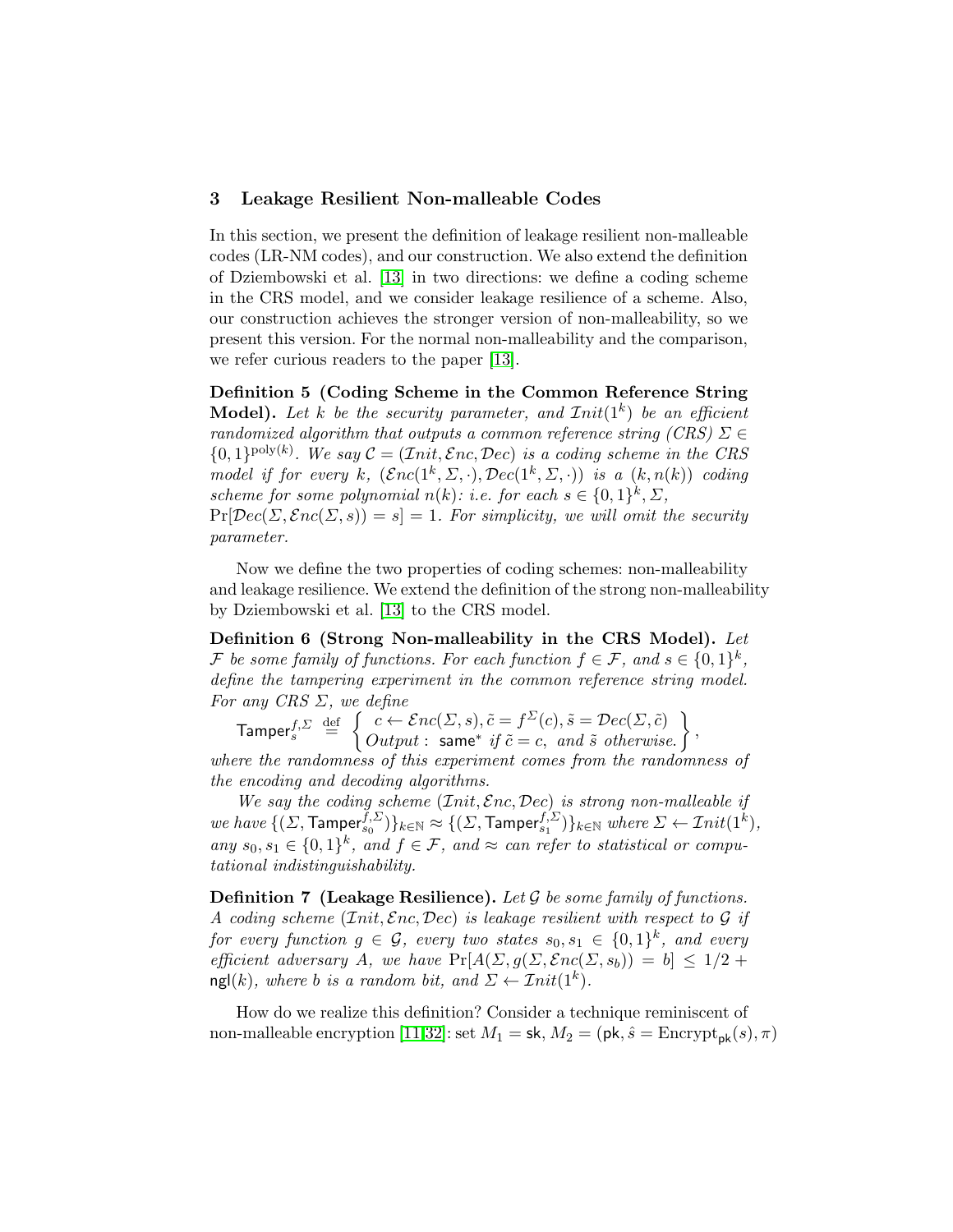where  $\pi$  is a proof of consistency (i.e. it proves that there exists a secret key corresponding to pk and that  $\hat{s}$  can be decrypted using this secret key). Does this work? If the underlying proof system is malleable, then it could be possible to modify both parts at the same time, so that the attacker could obtain an encoding of a string that is related to the original s. So we require that the proof system be *non-malleable*; specifically we use the notion of robust NIZK given by de Santis et al. [\[7\]](#page-16-9), in which, informally, the adversary can only output new proofs for which he knows the corresponding witnesses, even when given black-box access to a simulator that produces simulated proofs on demand; there exists an extractor that can extract these witnesses.

Now let us try to give a high-level proof of security. Given a public key  $pk$ , and a ciphertext c, it is the reduction's job to determine whether c is an encryption of  $s_0$  or  $s_1$ , with the help of the adversary that distinguishes Tamper $f_{s_0}$  and Tamper $f_{s_1}$ . A natural way for the reduction is to pretend that  $M_1 =$  sk, and put the public key pk and the ciphertext  $\hat{s} = c$  with a simulated proof into  $M_2$ , setting  $M_2 = (\mathsf{pk}, \hat{s}, \pi_{\text{Sim}})$ . Then the reduction simulates  $\mathsf{Tamper}_s^f$ . Clearly, irrespective of  $f_1$  the reduction can compute  $f_2(M_2) = (\mathsf{pk}', \hat{s}', \pi_{\mathcal{S}im})$ , and intuitively, the non-malleability of the proof assures that the adversary can only generate valid  $(\mathsf{pk}', \hat{s}')$  if he knows  $sk'$  and  $s'$ . So at first glance, the outcome of the tampering experiment (i.e. the decoding of the tampered codeword) should be  $s'$ , which can be simulated by the reduction. Thus, the reduction can use  $A$  to distinguish the two different experiments.

However, there are several subtle missing links in the above argument. The reduction above does not use any property of  $f_1$ , which might cause a problem. Suppose  $f_1(\mathsf{sk}) = \mathsf{sk}'$ , then the decoding of the tampered codeword is really  $s'$ , so the reduction above simulates the tampering experiment faithfully. However, if not, then the decoding should be ⊥ instead. Thus, the reduction crucially needs one bit of information:  $sk' \stackrel{?}{=}$  $f_1(\mathsf{sk})$ . If the reduction could get leakage  $f_1(\mathsf{sk})$  directly, then it could compute this bit. However, the length of  $f_1(\mathsf{sk})$  is the same as that of sk itself, and therefore no leakage-resilient cryptosystem can tolerate this much leakage.

Our novel observation here is that actually a small amount of leaked information about the secret key sk is sufficient for the reduction to tell the two cases apart. Let  $h$  be a hash function that maps input strings to strings of length  $\ell$ . Then, to check whether  $f_1(\mathsf{sk}) = \mathsf{sk}'$ , it is very likely (assuming proper collision-resistance properties of  $h$ ) sufficient to check if  $h(f_1(\mathsf{sk})) = h(\mathsf{sk}')$ . So if given a cryptosystem that can tolerate  $\ell$  bits of leakage, we can build a reduction that asks that  $h(f_1(\mathsf{sk}))$  be leaked,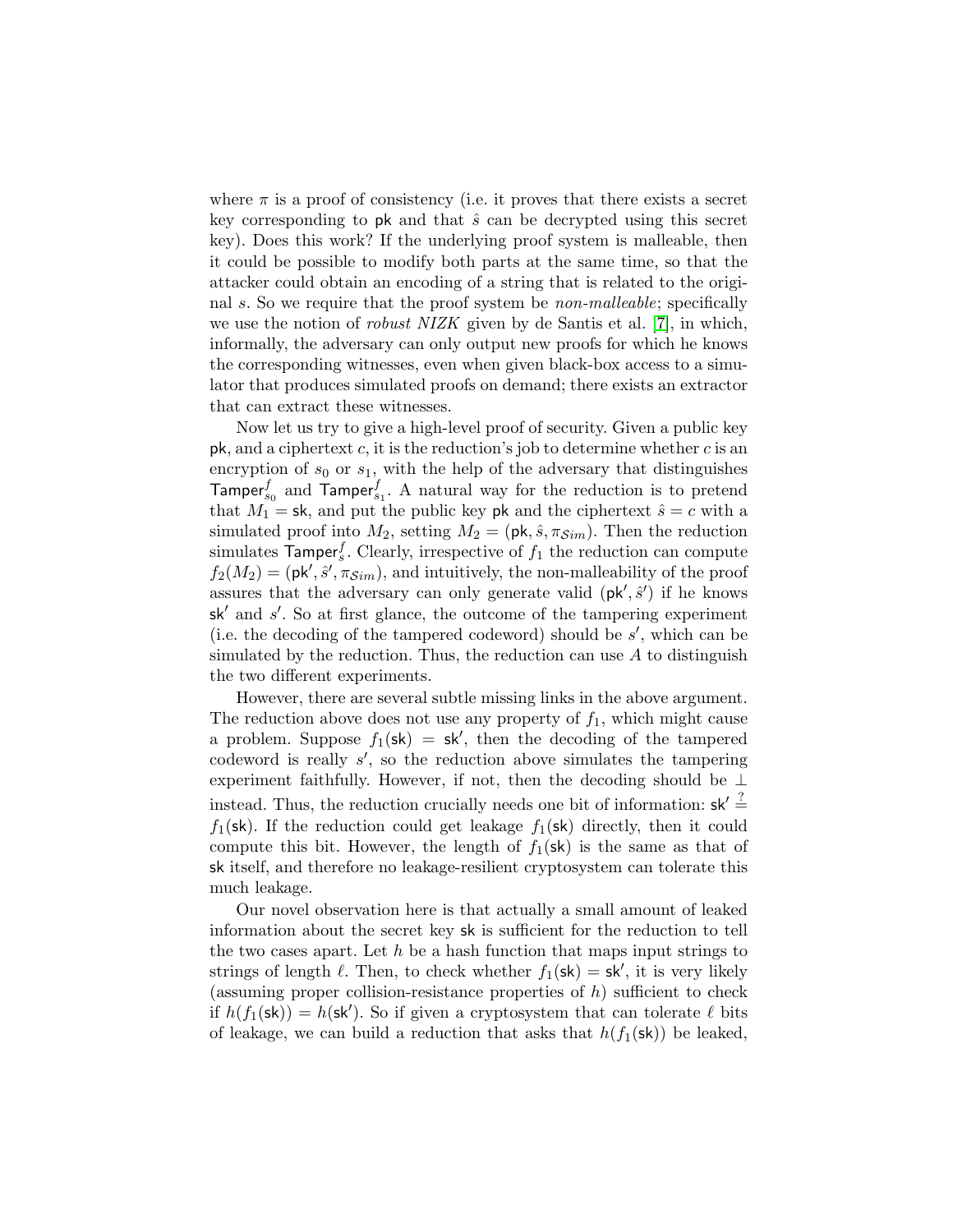and this (in addition to a few other technicalities that we do not highlight here) enables us to show that the above construction is non-malleable.

Besides non-malleability, the above code is also leakage-resilient in the sense that getting partial information about a codeword does not reveal any information about the encoded string. Intuitively, this is because the NIZK proof hides the witness, i.e. the message, and partial leakage of the secret key does not reveal anything about the message, either. Thus, this construction achieves non-malleability and leakage resilience at the same time.

The Construction. Let t be a polynomial,  $\mathcal{E} =$  (KeyGen, Encrypt, Decrypt) be an encryption scheme that is semantically secure against one-time leakage  $\mathcal{G}_t$ , and  $\Pi = (\ell, \mathcal{P}, \mathcal{V}, \mathcal{S})$  be a robust NIZK proof system (we defer the formal definitions to the full version of this paper). The encryption scheme and robust NIZK need to have some additional properties, and we briefly summarize them here: (1) given a secret key sk, one can efficiently derive it corresponding public key  $pk$ ; (2) given a key pair  $(pk, sk)$ , it is infeasible to find another valid ( $pk, sk'$ ) where  $sk \neq sk'$ ; (3) different statements of the proof system must have different proofs. In the full version of this paper, we give formal definitions of these additional properties and show that simple modifications of leakage-resilient crypto systems and robust NIZK proof systems satisfy them. We define a coding scheme  $(\mathcal{I}nit, \mathcal{E}nc, \mathcal{D}ec)$  in Figure [1.](#page-10-0)

The coding scheme:

- $Init(1^k)$ : sample a CRS:  $\Sigma \leftarrow \{0, 1\}^{\ell(k)}$ .
- $\mathcal{E}nc(\Sigma, s)$ : on input  $s \in \{0,1\}^k$ , sample (pk, sk)  $\leftarrow \text{KeyGen}(1^k)$ . Let **L** be the following language, and W be its natural witness relation:

 $\mathbf{L} \stackrel{\text{def}}{=} \left\{ (\mathsf{pk}, \hat{m}) : \exists w = (\mathsf{sk}, m) \text{ s.t. } \begin{aligned} & (\mathsf{pk}, \mathsf{sk}) \text{ forms a key pair for } \mathcal{E} \text{ and} \\ & m = \text{Decrypt}_{\mathsf{sk}}(\hat{m}). \end{aligned} \right\}$ 

Compute  $\pi \leftarrow \mathcal{P}((\mathsf{pk}, \hat{s}), (\mathsf{sk}, s, r), \Sigma)$ , an NIZK proof of the statement that  $(\mathsf{pk}, \hat{s}) \in \mathbf{L}$ . Output the encoding  $c = (\mathsf{sk}; \mathsf{pk}, \hat{s} = \text{Encrypt}_{\mathsf{pk}}(s), \pi)$ .

–  $\mathcal{D}ec(\Sigma, c)$ : If (1)  $\mathcal{V}((\mathsf{pk}, \hat{s}), \pi, \Sigma)$  accepts and (2) ( $\mathsf{pk}, \mathsf{sk}$ ) form a valid key pair, output Decrypt<sub>sk</sub> $(\hat{s})$ . Otherwise, output ⊥.

<span id="page-10-0"></span>

Let  $n = n(k)$  be the polynomial that is equal to the length of sk∘pk∘ $\hat{s} \circ$  $\pi$ . Without loss of generality, we assume that n is even, and  $|\mathsf{sk}| = n/2$ , and  $|\mathsf{pk} \circ \hat{s} \circ \pi| = n/2$  (these properties can be easily guaranteed by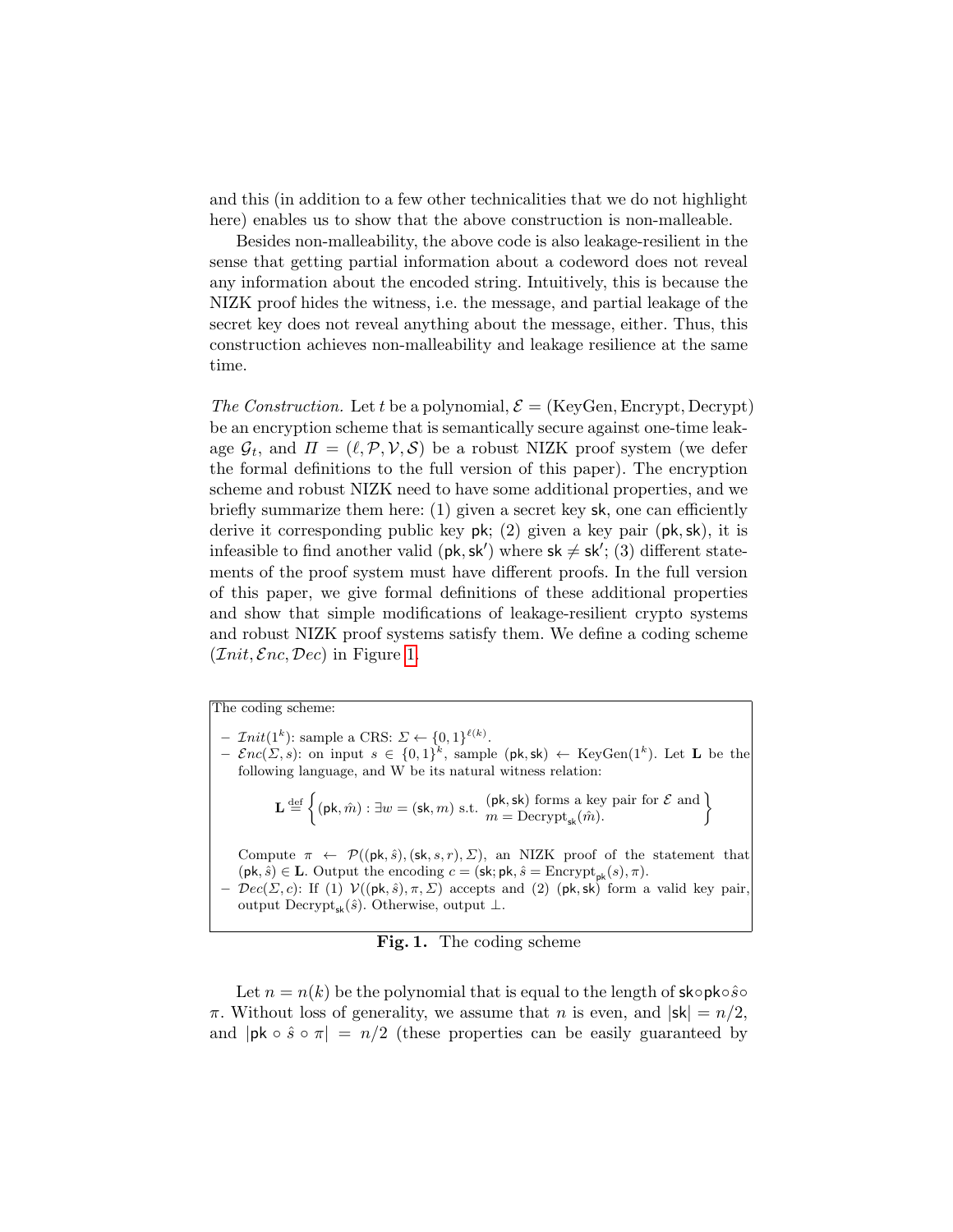padding the shorter side with 0's). Thus, a split-state device where  $n(k)$ bit memory M is partitioned into  $M_1$  and  $M_2$  could store sk in  $M_1$  and  $(\mathsf{pk}, \hat{s}, \pi)$  in  $M_2$ .

Remark 2. Note that the decoding algorithm Dec is deterministic if the verifier  $V$  and the decryption algorithm Decrypt are both deterministic; as almost all known instantiations are. In the rest of the paper, we will assume that the decoding algorithm is deterministic.

Then we are able to achieve the following theorem:

**Theorem 1.** Let  $t : \mathbb{N} \to \mathbb{N}$  be some non-decreasing polynomial, and  $\mathcal{G}_t$ ,  $\mathcal{F}^{\mathsf{half}}$ ,  $\mathcal{G}^{\mathsf{half}}_{t, \mathsf{all}}$  be as defined above. Suppose the encryption scheme  $\mathcal E$  is semantically secure against one-time leakage  $G_t$ ; the system  $\Pi$  is a robust NIZK as stated above; and  $\mathcal{H}_k: \{h_z: \{0,1\}^{\text{poly}(k)} \to \{0,1\}^k\}_{z \in \{0,1\}^k}$  is a family of universal one-way hash functions.

Then the coding scheme is strong non-malleable (Def [6\)](#page-8-0) with respect to  $\mathcal{F}^{\text{half}}$ , and leakage resilient (Def [7\)](#page-8-1) with respect to  $\mathcal{G}^{\text{half}}_{t,\text{all}}$ .

Proof (Sketch). The proof contains two parts: showing that the code is non-malleable and that it is leakage resilient. The second part is easy so we only give the intuition. First let us look at  $M_2 = (\mathsf{pk}, \hat{s}, \pi)$ . Since  $\pi$  is a NIZK proof, it reveals no information about the witness (sk, s). For the memory  $M_1 =$  sk, since the encryption scheme is leakage resilient, getting partial information about sk does not hurt the semantic security. Thus, for any  $g \in \mathcal{G}^{\text{half}}_{t,\text{all}}$ ,  $g(M_1, M_2)$  hides the original input string. We omit the formal details of the reduction, since they are straightforward.

Now we focus on the proof of non-malleability. In particular, we need to argue that for any  $s_0, s_1 \in \{0,1\}^k$ , and  $f \in \mathcal{F}^{\mathsf{half}},$  we have  $(\Sigma, \mathsf{Tamper}_{s_0}^{f, \Sigma})$  $\approx_c ( \Sigma, \text{Tamper}^{f, \Sigma}_{s_1})$  where  $\Sigma \leftarrow \text{Init}(1^k)$ . We show this by contradiction: suppose there exist  $f = (f_1, f_2) \in \mathcal{F}^{\text{half}}, s_0, s_1, \text{ some } \varepsilon = 1/\text{poly}(k), \text{ and a}$ distinguisher D such that  $\Pr[D(\varSigma,\mathsf{Tamper}_{s_0}^{f,\varSigma})=1]-\Pr[D(\varSigma,\mathsf{Tamper}_{s_1}^{f,\varSigma})=1]$  $1$  >  $\varepsilon$ , then we are going to construct a reduction that breaks the encryption scheme  $\mathcal{E}$ .

The reduction will work as discussed in the overview. Before describing it, we first make an observation:  $D$  still distinguishes the two cases of the Tamper experiments even if we change all the real proofs to the simulated ones. More formally, let  $(\Sigma, \tau) \leftarrow \mathcal{S}_1(1^k)$ , and define  $\tau$ amper $f_s^{\Sigma, \tau}$ be the same game as  $\mathsf{Tamper}_s^{f,\Sigma}$  except proofs in the encoding algorithm  $\mathcal{E}nc(\Sigma, \cdot)$  are computed by the simulator  $\mathcal{S}_2(\cdot, \Sigma, \tau)$  instead of the real prover. We denote this distribution as  $\textsf{Tamper}_s^{f*}$ . We claim that D also distinguishes  $\mathsf{Tamper}_{s_0}^{f*}$  from  $\mathsf{Tamper}_{s_1}^{f*}.$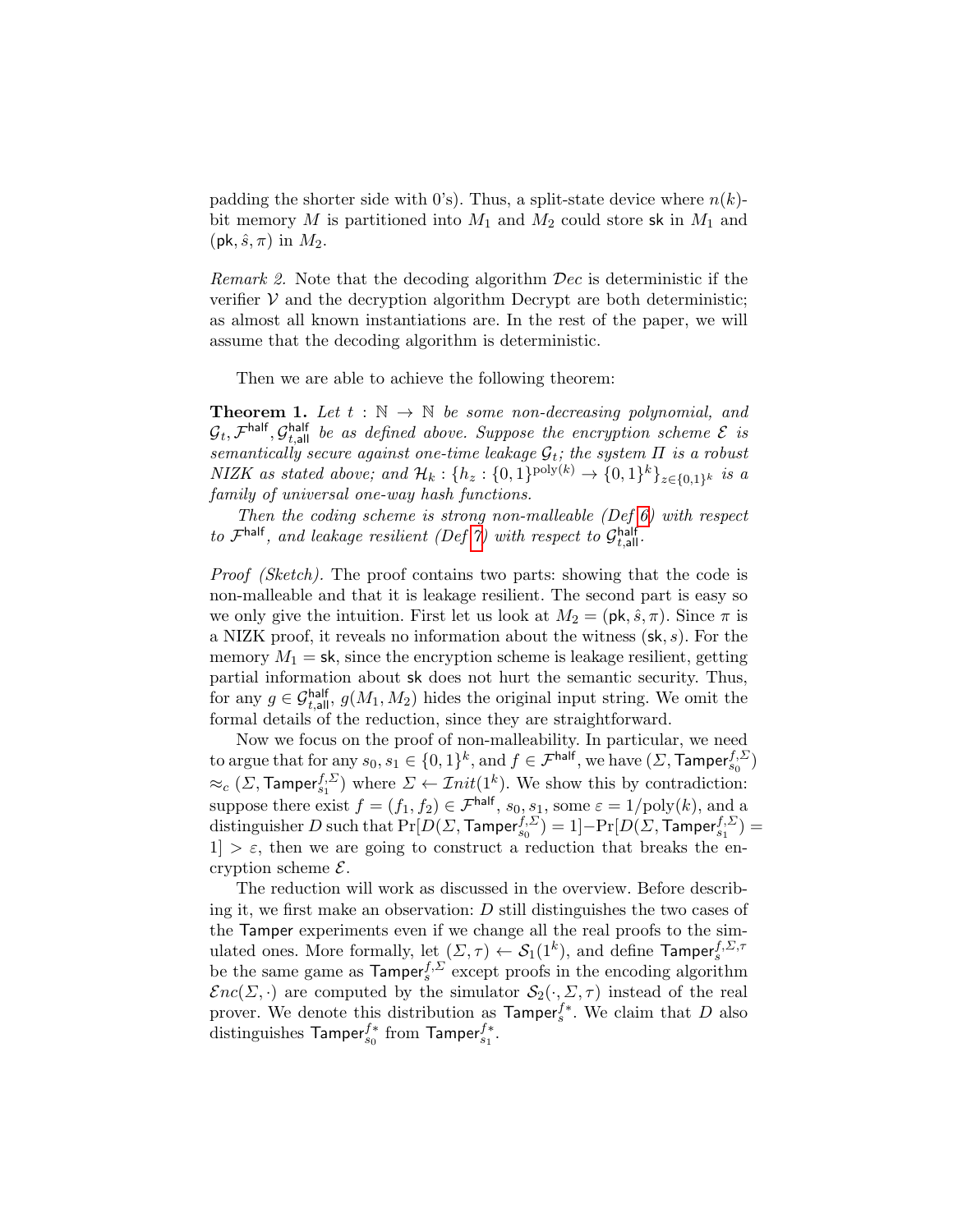Suppose not, i.e.  $D,$  who distinguishes  $\mathsf{Tamper}_{s_0}^{f,\varSigma}$  from  $\mathsf{Tamper}_{s_1}^{f,\varSigma}$  does not distinguish  $\mathsf{Tamper}_{s_0}^{f*}$  from  $\mathsf{Tamper}_{s_1}^{f*}.$  Then one can use  $D,f,s_0,s_1$  to distinguish real proofs and simulated ones using standard proof techniques. This violates the multi-theorem zero-knowledge property of the NIZK system  $\Pi$ . Thus, we have:

 $\Pr[D(\varSigma,\mathsf{Tamper}_{s_0}^{f*})=1]-\Pr[D(\varSigma,\mathsf{Tamper}_{s_1}^{f*})=1]>\varepsilon/2.$ 

In the following, we are going to define a reduction Red to break the leakage resilient encryption scheme  $\mathcal{E}$ . The reduction Red consists of an adversary  $A = (A_1, A_2, A_3)$  and a distinguisher D' defined below.

The reduction (with the part  $A$ ) plays the leakage-resilience game  $LE_b(\mathcal{E}, A, k, \mathcal{F})$  with the challenger, and with the help of the distinguisher D and the tampering function  $f = (f_1, f_2)$ . Informally speaking of the game, the adversary first sends a leakage function in  $g \in \mathcal{F}$  (using  $A_1$ ), and the challenger replies  $g(\mathsf{sk})$ . Then  $A_2$  chooses two messages  $m_0, m_1$ , and the challenger encrypts either of them, and sends a challenge ciphertext. Finally,  $A_3$  determines which message the challenge was generated from. We defer the formal definition of the game to the full version of this paper. Now we describe the reduction:

- First  $A_1$  samples  $z \in \{0,1\}^{t-1}$  (this means  $A_1$  samples a universal one-way hash function  $h_z \leftarrow \mathcal{H}_{t-1}$ , and sets up a simulated CRS with a corresponding trapdoor  $(\Sigma, \tau) \leftarrow \mathcal{S}(1^k)$ .
- $-A_1$  sets  $g: \{0,1\}^{n/2} \to \{0,1\}^t$  to be the following function, and sends this leakage query to the challenger:  $g(\mathsf{sk}) = \begin{cases} 0^t & \text{if } t \leq t \\ 1 & \text{if } t \leq t \end{cases}$ if  $f_1(\mathsf{sk}) = \mathsf{sk}$ ,  $1 \circ h_z(f_1(\mathsf{sk}))$  otherwise. This leakage value tells  $A_1$  if the tampering function  $f_1$  alters sk.
- $A_2$  chooses  $m_0, m_1$  to be  $s_0$ , and  $s_1$  respectively. Then the challenger samples (pk, sk) and sets  $\hat{m} = \text{Energy}_{\text{pk}}(m_b)$  to be the ciphertext, and sends  $pk$ ,  $g$ (sk),  $\hat{m}$  to the adversary.
- Then  $A_3$  computes the simulated proof  $\pi = \mathcal{S}_2(\mathsf{pk}, \hat{m}, \Sigma, \tau)$ , and sets  $(\mathsf{pk}', \hat{m}', \pi') = f_2(\mathsf{pk}, \hat{m}, \pi)$ . Then  $A_3$  computes a bit b using one of the algorithms in figure [2,](#page-13-0) depending on the outcome of  $g(\mathsf{sk})$ .
- Finally,  $A_3$  outputs d, which is the output of the game  $\mathsf{LE}_b(\mathcal{E}, A, k, \mathcal{F}^{\mathsf{half}})$ .

Define the distinguisher D' on input d outputs  $D(\Sigma, d)$ . Then we need to show that  $A, D'$  break the scheme  $\mathcal E$  by the following lemma. In particular, we will show that the above  $A$ 's strategy simulates the distributions  $\mathsf{Tamper}_{s_b}^{f*}$ , so that the distinguisher D's advantage can be used by  $D'$  to break  $\mathcal{E}$ .

To analyze the reduction, we are going to establish the following claim. We defer the formal proof to the full version of this paper.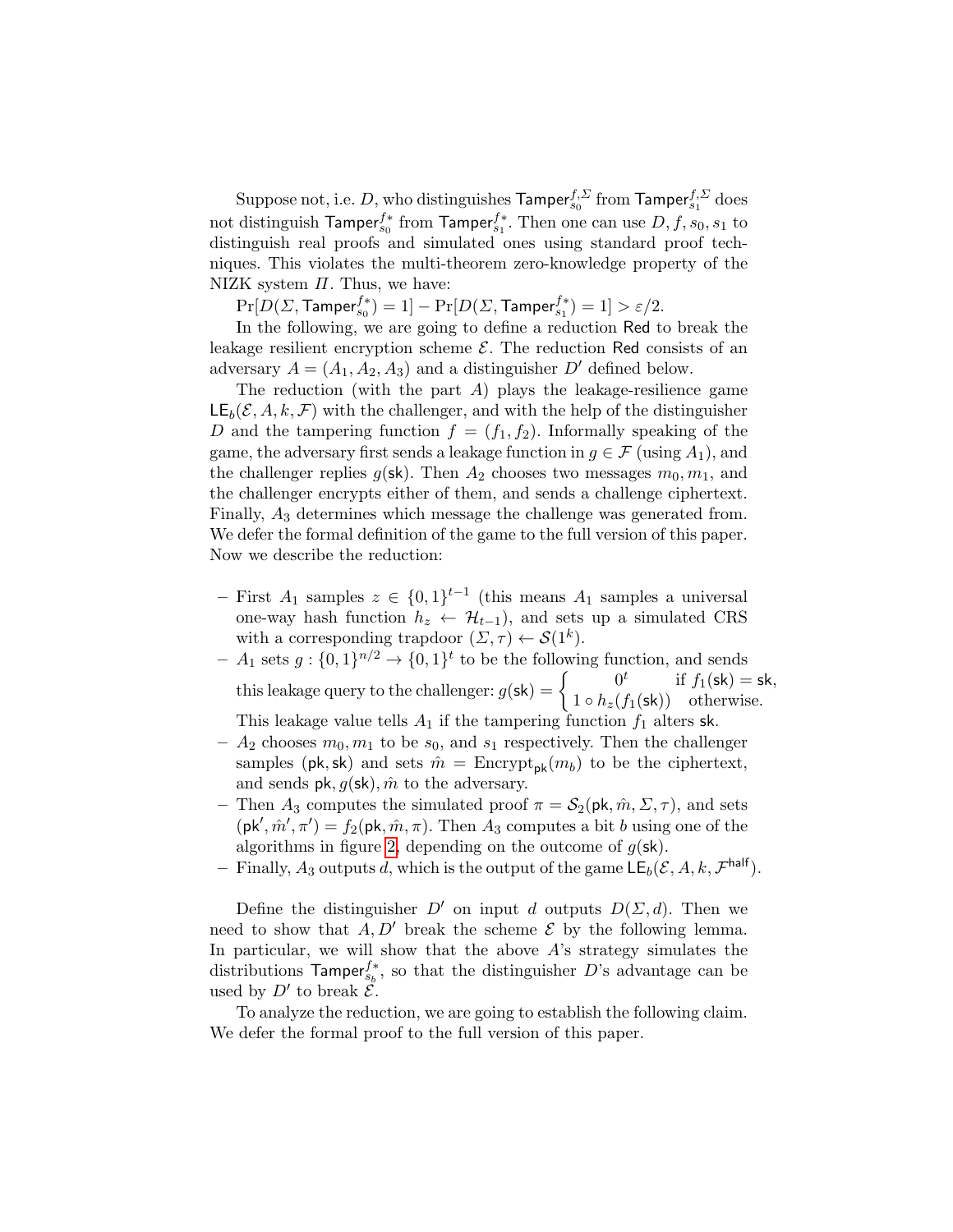If  $g(\mathsf{sk}) = 0^t$ : 1.  $pk' \neq pk$ , set  $d = \bot$ . 2. Else ( $pk' = pk$ ), (a) if  $(\hat{m}', \pi') = (\hat{m}, \pi)$ , set  $d = \text{same}^*$ . (b) if  $\hat{m}' \neq \hat{m}, \pi' = \pi$ , set  $d = \perp$ . (c) else  $(\pi' \neq \pi)$ , check whether  $\mathcal{V}((\mathsf{pk}', \hat{m}'), \pi', \Sigma)$  accepts. i. If no, set  $d = \perp$ . ii. If yes, use the extractor Ext to compute  $(\mathsf{sk}^{\prime\prime}, m^{\prime\prime})$  $\text{Ext}(\Sigma, \tau, x' = (\mathsf{pk}', \hat{m}'), \pi'),$ where the list  $Q$  $((pk, \hat{m}), \pi)$ . If the extraction fails, then set  $d = \perp$ ; otherwise  $d = m''$ . Else if  $g(\mathsf{sk}) = 1 \circ h_z(f_1(\mathsf{sk})) \stackrel{\text{def}}{=} 1 \circ$ hint: 1. if  $\pi' = \pi$ , then set  $d = \bot$ . 2. else, check if  $V(\mathsf{pk}', \pi', crs)$  verifies, if not set  $d = \bot$ . Else, compute  $(\mathsf{sk}'', m'') \leftarrow \text{Ext}(\Sigma, \tau, x' =$  $(\mathsf{pk}', \hat{m}')$ , where the list  $Q =$  $((pk, \hat{m}), \pi)$ . If the extraction fails, then set  $d = \perp$ ; otherwise consider the following two cases: (a) If  $h_z(\mathsf{sk}'') \neq \text{hint}$ , then set  $d=\perp$ . (b) Else, set  $d = m''$ .

<span id="page-13-0"></span>Fig. 2. The two cases for the reduction

*Claim.* Given the above  $A$  and  $D'$ , we have

 $\Pr[D'(\mathsf{LE}_0(\mathcal{E},A,k,\mathcal{F}^\mathsf{half}))=1]-\Pr[D'(\mathsf{LE}_1(\mathcal{E},A,k,\mathcal{F}^\mathsf{half}))=1]>\varepsilon/2-\mathsf{ngl}(k).$ 

#### 4 Our Compilers

In this section, we present two compilers that use our LR-NM code to secure any functionality G from split-state tampering and leakage attacks. The first compiler, as an intermediate result, outputs a compiled functionality  $G'$  that has access to fresh random coins. The second one outputs a deterministic functionality by derandomizing  $G'$  using a pseudorandom generator.

Randomized Implementation. Let  $G(s, x)$  be an interactive functionality with a k-bit state s that we want to protect, and let  $\mathcal{C} = (\mathcal{I}nit, \mathcal{E}nc, \mathcal{D}ec)$ be the LR-NM coding scheme we constructed in the previous section. Our compiler works as follows: first it generates the common parameters  $\Sigma \leftarrow \text{Init}(1^k)$ . Then MemCompile $(\Sigma, s)$  outputs an encoding of s,  $(M_1, M_2) \leftarrow \mathcal{E}nc(\Sigma, s);$  and CircuitCompile( $G, C, \Sigma$ ) outputs a randomized functionality G' such that  $\langle G', \mathcal{E}nc(\Sigma, s) \rangle$  works in the following way: on user input x, first  $G'$  decodes the memory using the decoding algorithm Dec. If the outcome is  $\perp$ , then G' will always output  $\perp$ (equivalently, self-destruct); otherwise it obtains  $s$ . Then  $G'$  computes  $(s_{\text{new}}, y) \leftarrow G(s, x)$  and outputs y. Finally G' re-encodes its memory:  $(M_1, M_2) \leftarrow \mathcal{E}nc(\Sigma, s_{\text{new}})$ . There are two places where G' uses fresh randomness: the functionality G itself and the re-encoding step.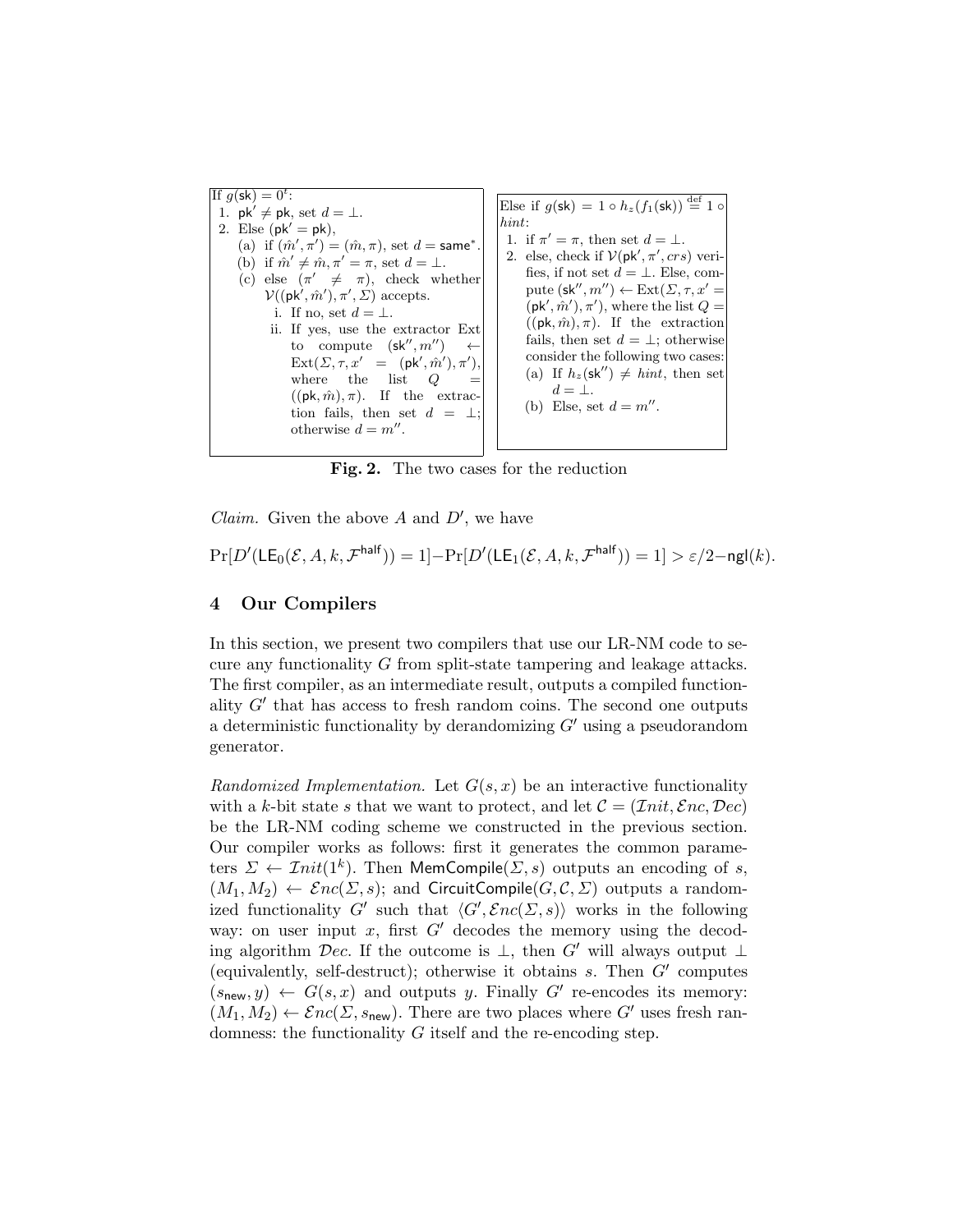We denote this randomized hardware implementation of the compiler as Hardware $_{\rm rand}({\mathcal C}, G) \stackrel{\rm def}{=} \langle G', {\mathcal Enc}(s)\rangle.$  Obviously the compiler is correct, i.e. the implementation's input/output behavior is the same as that of the original functionality. Then we are able to achieve the following theorem:

**Theorem 2.** Let  $t : \mathbb{N} \to \mathbb{N}$  be some non-decreasing polynomial, and  $\mathcal{G}_t$ ,  $\mathcal{F}^{\mathsf{half}}$ ,  $\mathcal{G}^{\mathsf{half}}_{t, \mathsf{all}}$  be as defined above.

Suppose we are given a cryptosystem  $\mathcal{E} =$  (KeyGen, Encrypt, Decrypt) that is semantically secure against one-time leakage  $G_t$ ; a robust NIZK  $\Pi = (\ell, \mathcal{P}, \mathcal{V}, \mathcal{S})$ ; and  $\mathcal{H}_k : \{h_z : \{0,1\}^{\text{poly}(k)} \to \{0,1\}^k\}_{z \in \{0,1\}^k}, \text{ a family }$ of universal one-way hash functions. Then the randomized hardware implementation presented above is secure against  $\mathcal{F}^{\text{half}}$  tampering and  $\mathcal{G}^{\text{half}}_{t,\text{all}}$ leakage.

Let us explain our proof approach. In the previous section, we have shown that the coding scheme is leakage-resilient and non-malleable. This intuitively means that one-time attacks on the hardware implementation Hardware<sub>rand</sub>( $\mathcal{C}, G$ ) are useless. Therefore, what we need to show is that these two types of attacks are still useless even when the adversary has launched a continuous attack.

Recall that, by definition, to prove tamper and leakage resilience, we need to exhibit a simulator that simulates the adversary's view of interaction with Hardware<sub>rand</sub> $(C, G)$  based solely on black-box access to  $\langle G, s \rangle$ . The simulator computes  $M_1$  and  $M_2$  almost correctly, except it uses  $s_0 = 0^k$  instead of the correct s (which, of course, it cannot know). The technically involved part of the proof is to show that the resulting simulation is indistinguishable from the real view; this is done via a hybrid argument in which an adversary that detects that, in round  $i$ , the secret changed from  $s_0$  to the real secret s, can be used to break the LR-NM code, since this adversary will be able to distinguish  $\mathsf{Tamper}_{s_0}^{f,\Sigma}$ from  $\mathsf{Tamper}^{f,\Sigma}_s$  or break the leakage resilience of the code. In doing this hybrid argument, care must be taken: by the time we even get to round  $i$ , the adversary may have overwritten the state of the device; also, there are several different ways in which the security may be broken and our reduction relies on a careful case analysis to rule out each way. The formal proof appears in the full version of this paper.

Deterministic Implementation. In the previous section, we showed that the hardware implementation Hardware<sub>rand</sub> with the LR-NM code is leakagetampering-resilient. In this section, we show how to construct a deterministic implementation by derandomizing the construction. Our main observation is that, since the coding scheme also hides its input string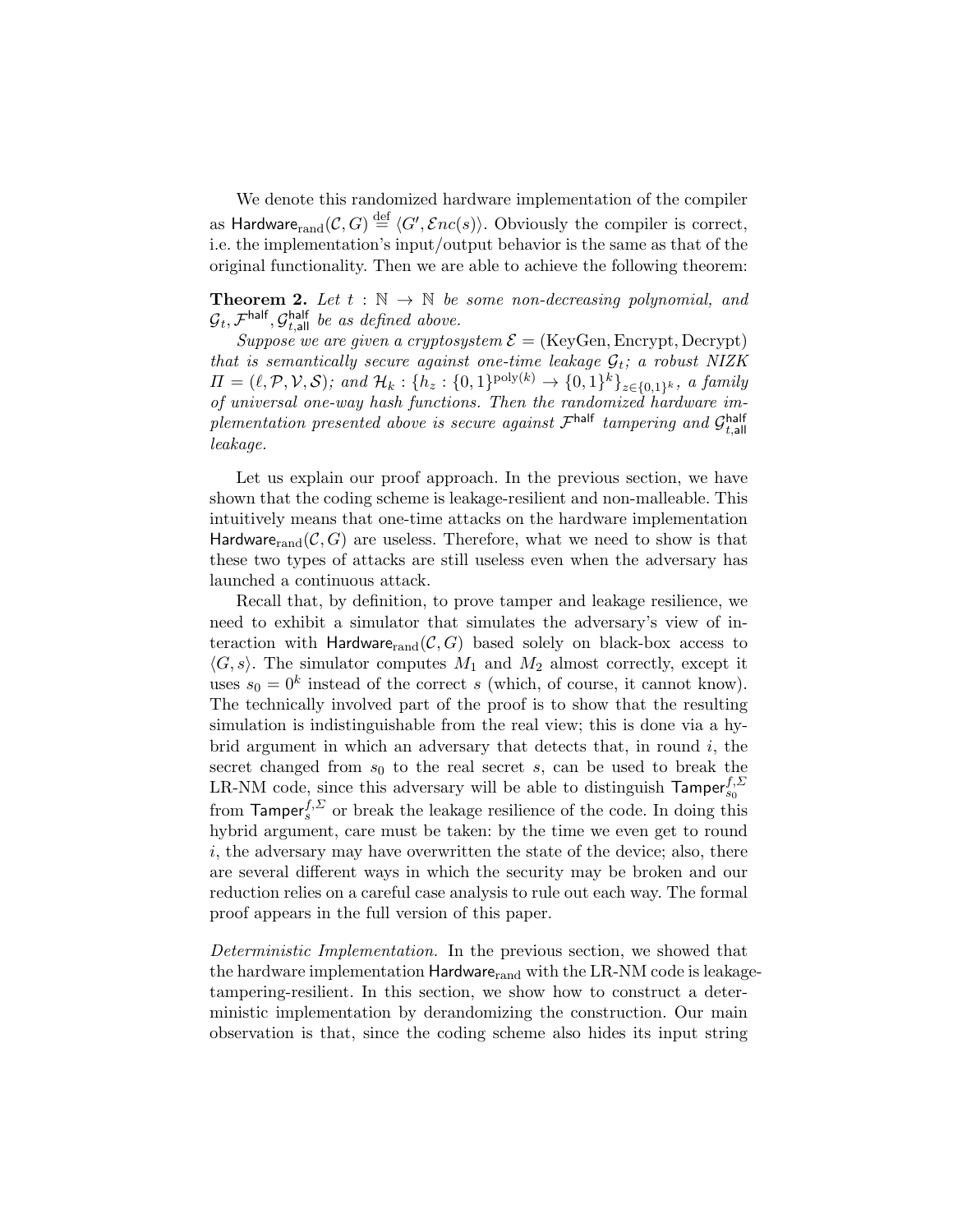(like an encryption scheme), we can store an encoding of a random seed, and then use a pseudorandom generator to obtain more (pseudo) random bits. Since this seed is protected, the output of the PRG will be pseudorandom, and can be used to update the encoding and the seed. Thus, we have pseudorandom strings for an arbitrary (polynomially bounded) number of rounds. The intuition is straitforward yet the reduction is subtle: we need to be careful to avoid a circular argument in which we rely on the fact that the seed is hidden in order to show that it is hidden.

To get a deterministic implementation for any given functionality  $G(\cdot, \cdot)$ , we use the coding scheme  $\mathcal{C} = (\mathcal{I}nit, \mathcal{E}nc, \mathcal{D}ec)$  defined in the previous section, and a pseudorandom generator  $g: \{0,1\}^k \to \{0,1\}^{k+2\ell}$ , where  $\ell$  will be defined later. Let  $s \in \{0,1\}^k$  be the secret state of  $G(\cdot, \cdot)$ , and seed  $\in \{0,1\}^k$  be a random k-bit string that will serve as a seed for the PRG. Now we define the compiler. The compiler first generates the common parameters  $\Sigma \leftarrow \text{Init}(1^k)$ . Then on input  $s \in$  $\{0,1\}^k$ , MemCompile(s) first samples a random seed seed  $\in \{0,1\}^k$  and outputs  $(M_1, M_2) \leftarrow \mathcal{E}nc(\Sigma, s \circ \text{seed})$  where  $\circ$  denotes concatenation. CircuitCompile $(G)$  outputs a deterministic implementation  $\mathsf{Hardware}_{\textrm{det}}(\mathcal{C}, G) {\stackrel{\textrm{def}}{=}}$  $\langle G^{*,\Sigma,\mathcal{E}nc,Dec}, \mathcal{E}nc(\Sigma, s \circ r) \rangle$  that works as follows:

 $G^*$  on input x does the followings:

- Decode  $\mathcal{E}nc(\Sigma, s \circ \text{seed})$  to obtain s  $\circ$  seed. Recall that  $\mathcal{D}ec$  is deterministic.
- − Compute seed'  $\circ$   $r_1 \circ r_2 \leftarrow g$  (seed), where seed'  $\in \{0,1\}^k$ ,  $r_1, r_2 \in \{0,1\}^{\ell}$ .
- Calculate  $(s_{\text{new}}, y) \leftarrow G(s, x)$  (using the string  $r_1$  as a random tape if G is randomized), then outputs  $y$ , and updates the state to be  $s_{\text{new}}$ .
- Calculate the encoding of  $s' \circ$  seed' using the string  $r_2$  as a random tape. Then it stores the new encoding  $\mathcal{E}nc(\Sigma, s_{\text{new}} \circ \text{seed}').$

Fig. 3. The deterministic implementation

In this implementation  $H$ ardware $_{\text{det}}$ , we only use truly random coins when initializing the device, and then we update it deterministically afterwards. Let us show that the implementation  $\textsf{Hardware}_{\text{det}}(\mathcal{C}, G)$  is also secure against  $\mathcal{F}^{\text{half}}$  tampering and  $\mathcal{G}^{\text{half}}_{t,\text{all}}$  leakage. We achieve the following theorem.

**Theorem 3.** Let  $t : \mathbb{N} \to \mathbb{N}$  be some non-decreasing polynomial, and  $\mathcal{G}_t$ ,  $\mathcal{F}^{\text{half}}$ ,  $\mathcal{G}^{\text{half}}_{t,\text{all}}$  be as defined in the previous section.

Suppose we are given a crypto system  $\mathcal{E} =$  (KeyGen, Encrypt, Decrypt) that is semantically secure against one-time leakage  $\mathcal{G}_t$ ; a robust NIZK  $\Pi = (\ell, \mathcal{P}, \mathcal{V}, \mathcal{S})$ ; and  $\mathcal{H}_k : \{h_z : \{0,1\}^{\text{poly}(k)} \to \{0,1\}^k\}_{z \in \{0,1\}^k}, \text{ a family }$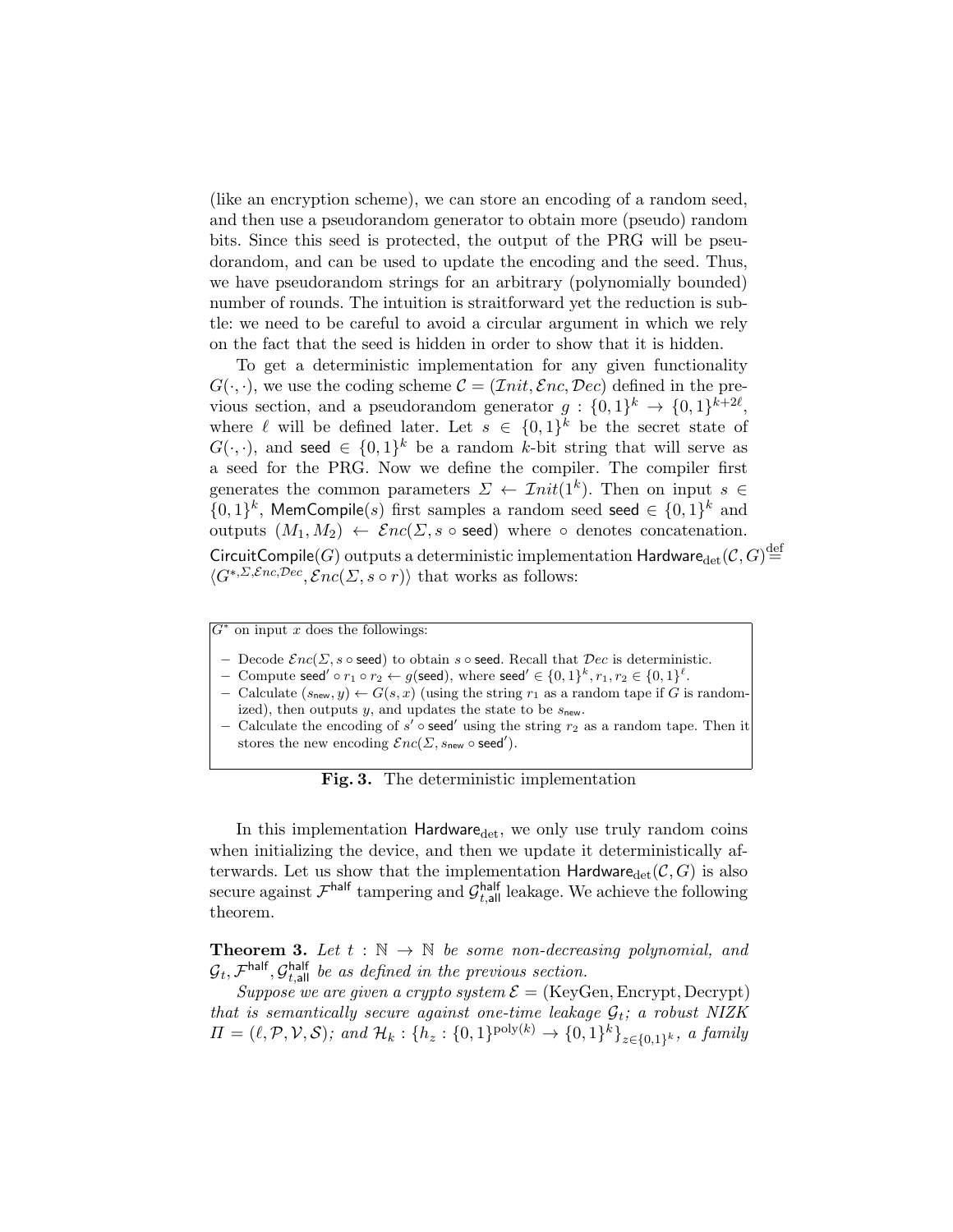of universal one-way hash functions. Then the deterministic hardware implementation presented above is secure against  $\mathcal{F}^{\text{half}}$  tampering and  $\mathcal{G}^{\text{half}}_{t,\text{all}}$ leakage.

Combining the above theorem and the Naor-Segev Leakage-resilient encryption scheme [\[30\]](#page-17-7), we are obtain the following corollary.

Corollary 1. Under the decisional Diffie-Hellman assumption and the existence of robust NIZK, for any polynomial  $t(\cdot)$ , there exists a coding scheme with the deterministic hardware implementation presented above that is secure against  $\mathcal{F}^{\text{half}}$  tampering and  $\mathcal{G}^{\text{half}}_{t, \text{all}}$  leakage.

The formal proof appears in the full version of this paper.

Acknowledgement. We thank Yevgeniy Dodis for useful discussions. This work was supported by NSF grants 1012060, 0964379, 0831293.

### References

- <span id="page-16-1"></span>1. D. Agrawal, B. Archambeault, J. R. Rao, and P. Rohatgi. The em side-channel(s). In CHES, volume 2523, pages 29–45. LNCS, 2002.
- <span id="page-16-4"></span>2. A. Akavia, S. Goldwasser, and V. Vaikuntanathan. Simultaneous hardcore bits and cryptography against memory attacks. In TCC, volume 5444, pages 474–495. LNCS, 2009.
- <span id="page-16-5"></span>3. J. Alwen, Y. Dodis, and D. Wichs. Leakage-resilient public-key cryptography in the bounded-retrieval model. In 5677, editor, CRYPTO, pages 36–54. LNCS, 2009.
- <span id="page-16-0"></span>4. E. Biham and A. Shamir. Differential fault analysis of secret key cryptosystems. In CRYPTO, volume 1294, pages 513–525. LNCS, 1997.
- <span id="page-16-2"></span>5. Z. Brakerski, Y. T. Kalai, J. Katz, and V. Vaikuntanathan. Overcoming the hole in the bucket: Public-key cryptography resilient to continual memory leakage. In FOCS, pages 501–510. IEEE, 2010.
- <span id="page-16-6"></span>6. S. G. Choi, A. Kiayias, and T. Malkin. Bitr: Built-in tamper resilience. In ASI-ACRYPT, volume 7073, pages 740–758. LNCS, 2011.
- <span id="page-16-9"></span>7. A. De Santis, G. Di Crescenzo, R. Ostrovsky, G. Persiano, and A. Sahai. Robust non-interactive zero knowledge. In CRYPTO, volume 2139, pages 566–598. LNCS, 2001.
- <span id="page-16-3"></span>8. Y. Dodis, K. Haralambiev, A. López-Alt, and D. Wichs. Cryptography against continuous memory attacks. In FOCS, pages 511–520, 2010.
- <span id="page-16-8"></span>9. Y. Dodis, A. B. Lewko, B. Waters, and D. Wichs. Storing secrets on continually leaky devices. In FOCS, pages 688–697, 2011.
- <span id="page-16-10"></span>10. Y. Dodis and K. Pietrzak. Leakage-resilient pseudorandom functions and sidechannel attacks on Feistel networks. In CRYPTO, volume 6223, pages 21–40. LNCS, 2010.
- <span id="page-16-11"></span>11. D. Dolev, C. Dwork, and M. Naor. Nonmalleable cryptography. SIAM J. Comput., 30(2):391–437, 2000.
- <span id="page-16-7"></span>12. S. Dziembowski and K. Pietrzak. Leakage-resilient cryptography. In FOCS, pages 293–302. IEEE, 2008.